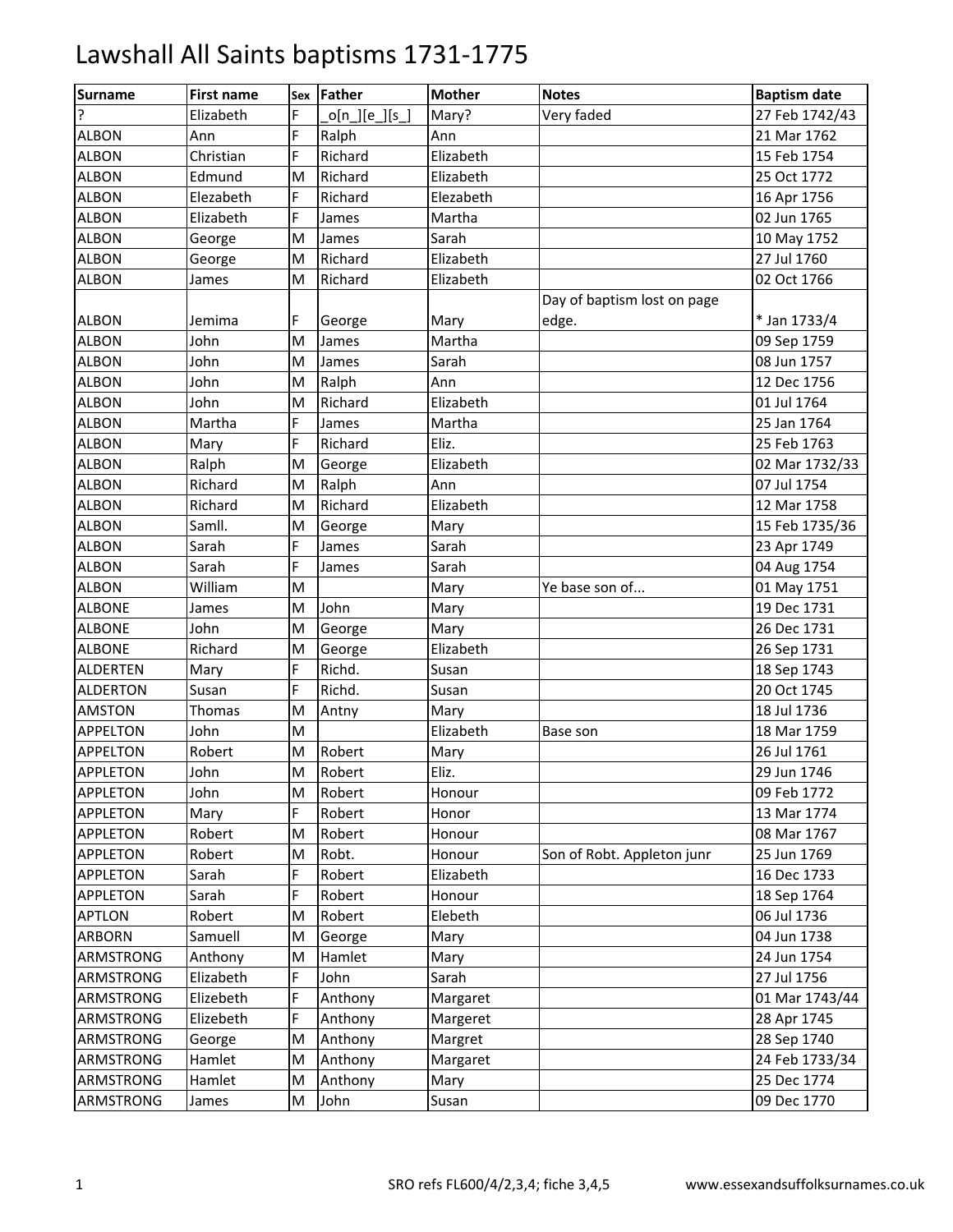| <b>Surname</b>   | <b>First name</b> | Sex | Father    | <b>Mother</b> | <b>Notes</b>                  | <b>Baptism date</b> |
|------------------|-------------------|-----|-----------|---------------|-------------------------------|---------------------|
| <b>ARMSTRONG</b> | John              | M   | Hamlet    | Mary          |                               | 22 Jan 1758         |
| <b>ARMSTRONG</b> | John              | M   | John      | Susan         |                               | 21 Aug 1768         |
| ARMSTRONG        | Mary              | F   | Anthony   | Margaret      |                               | 19 Mar 1731/32      |
| ARMSTRONG        | Mary              | F   | George    | Elizabeth     |                               | 16 Dec 1774         |
| <b>ARMSTRONG</b> | Mary              | F   | Hamlet    | Mary          |                               | 03 Sep 1756         |
| <b>ARMSTRONG</b> | Mary              | F.  | John      | Susan         |                               | 14 Apr 1765         |
| ARMSTRONG        | Sarah             | F   | John      | Sarah         |                               | 05 Aug 1752         |
| ARMSTRONG        | Susan             | F   | George    | Elizabeth     |                               | 10 Aug 1771         |
| ARMSTRONG        | Thomas            | M   | Anthony   | Margret       |                               | 02 Jul 1738         |
| <b>ARMSTRONG</b> | Thomas            | M   | George    | Elizabeth     |                               | 25 Feb 1770         |
| <b>ARMSTRONG</b> | Thomas            | M   | Hamlet    | Mary          |                               | 09 Sep 1759         |
| <b>AUBORNE</b>   | George            | M   | George    | Sarah         |                               | 17 Dec 1775         |
| <b>AUBORNE</b>   | Sarah             | F   | Richard   | Eliz.         |                               | 23 Apr 1769         |
| <b>AUBORNE</b>   | Susan             | F   | Richard   | Elizabeth     |                               | 25 May 1775         |
| <b>AVIS</b>      | George            | M   | George    | Diana         |                               | 18 Dec 1768         |
| AVIS             | William           | M   | William   | Elizebeth     |                               | 13 Nov 1743         |
| AVIS             | Willm.            | M   | Willm.    | Eliz.         |                               | 16 Dec 1744         |
| <b>AVISE</b>     | Ann               | F   | William   | Eliz.         |                               | 07 Apr 1747         |
| BA[I_]LEY        | James             | M   | James     | Margeret      |                               | 02 Sep 1744         |
| <b>BAILEY</b>    | Ann               | F.  | James     | Margaret      |                               | 26 Jun 1757         |
| <b>BAILEY</b>    | Elizabeth         | F.  | James     | Margeret      |                               | 09 Nov 1748         |
| <b>BAILEY</b>    | Isaac             | M   | James     | Margaret      |                               | 09 Nov 1760         |
| <b>BAILEY</b>    | Mary              | F   | James     | Margaret      |                               | 21 Apr 1751         |
| <b>BAILY</b>     | Margaret          | F   | James     | Margaret      |                               | 18 Aug 1754         |
| <b>BANHAM</b>    | Abraham           | M   | Robert    | Ann           |                               | 25 Jan 1750/51      |
| <b>BANHAM</b>    | Ann               | F   | Robert    | Ann           |                               | 26 Feb 1747/48      |
| <b>BANHAM</b>    | Elizabeth         | F   | Robert    | Ann           |                               | 29 Mar 1761         |
| <b>BANHAM</b>    | John              | M   | Robert    | Ann           |                               | 16 Apr 1758         |
| <b>BANHAM</b>    | Mary              | F.  | Robert    | Ann           |                               | 04 Dec 1763         |
| <b>BANHAM</b>    | Mary              | F   |           | Sarah         | Base daughter                 | 20 Mar 1772         |
| <b>BANHAM</b>    | Robert            | M   | Robert    | Ann           |                               | 14 Jun 1747         |
| <b>BANHAM</b>    | Robert            | M   | Robert    | Ann           |                               | 11 Jan 1756         |
| <b>BANNAM</b>    | Sarah             | F   | Robert    | Ann           |                               | 30 Mar 1753         |
| <b>BARBROOK</b>  | Edmund            | M   | Edmond    | Mary          | Day of month unclear          | * Mar 1738          |
|                  | Frederick         |     |           |               |                               |                     |
| <b>BARNWELL</b>  | Henry             | Μ   | Frederick | Susanna Maria |                               | 27 Feb 1770         |
| <b>BARREL</b>    | Ann               | F   | Jonathan  | Ann           |                               | 04 Jun 1748         |
| <b>BARREL</b>    | Hannah            | F   | Jonathan  | Hannah        |                               | 27 Oct 1752         |
| <b>BARREL</b>    | Jonathan          | M   | Jonathan  | Ann           |                               | 01 Dec 1749         |
| <b>BARREL</b>    | Sarah             | F.  | Jonathan  | Ann           |                               | 30 Mar 1752         |
| <b>BARRIL</b>    | Susan             | F   | Jonathan  | Ann           |                               | 15 Jul 1745         |
|                  |                   |     |           |               | Surname unclear - Patridge or |                     |
| <b>BATRIDGE</b>  | Susanna           | F.  | John      | Annamaria     | Batridge?                     | 11 Mar 1749/50      |
| <b>BAYLEY</b>    | John              | M   | James     | Margeret      |                               | 20 Jul 1746         |
| <b>BERRILL</b>   | George            | M   | Jonathan  | Ann           |                               | 29 Jun 1759         |
| <b>BORAM</b>     | Mary              | F   | George    | Mary          |                               | 12 Jul 1741         |
|                  |                   |     |           |               |                               |                     |
| <b>BOREHAM</b>   | Elizabeth         | F.  | George    | Mary          | Elizabeth & Rebecca, twins of | 18 May 1751         |
| <b>BOREHAM</b>   | Ellin?            | F   | George    | Mary          | Quite faded                   | 24 Feb 1742/43      |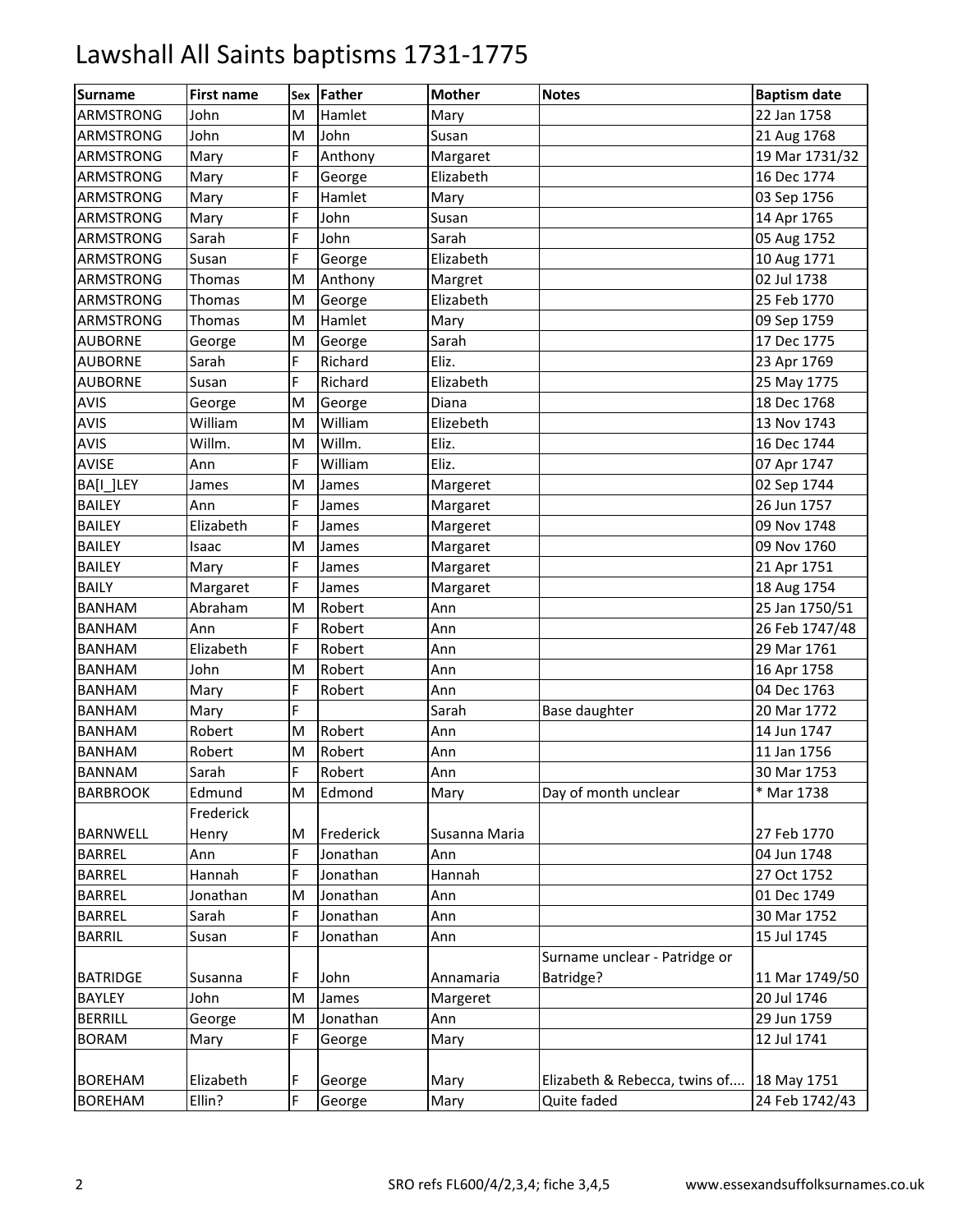| <b>Surname</b>   | <b>First name</b> |   | Sex Father | <b>Mother</b> | <b>Notes</b>                              | <b>Baptism date</b> |
|------------------|-------------------|---|------------|---------------|-------------------------------------------|---------------------|
| <b>BOREHAM</b>   | George            | M | George     | Mary          |                                           | 24 Jul 1746         |
| <b>BOREHAM</b>   | John              | M | George     | Mary          |                                           | 26 Nov 1752         |
|                  |                   |   |            |               |                                           |                     |
| <b>BOREHAM</b>   | Rebecca           | F | George     | Mary          | Elizabeth & Rebecca, twins of 18 May 1751 |                     |
| <b>BOREHAM</b>   | Susan             | F | George     | Mary          |                                           | 05 May 1745         |
| <b>BOREHAM</b>   | Susan             | F | George     | Mary          |                                           | 09 Oct 1748         |
| <b>BOWARD</b>    | Ann               | F | James      | Mary          |                                           | 15 Apr 1744         |
| <b>BOWARS</b>    | John              | M | James      | Mary          |                                           | 08 Jun 1746         |
| <b>BOWARS</b>    | Mary              | F | James      | Mary          |                                           | 19 Dec 1742         |
| <b>BOWAS</b>     | Elizabeth         | F | James      | Mary          |                                           | 25 Jun 1760         |
| <b>BOWELL</b>    | Mary              | F | John       | Hannah        |                                           | 03 Mar 1758         |
| <b>BOWERS</b>    | Ann               | F | Thomas     | Ann           |                                           | 11 Jun 1749         |
|                  | Edward            |   |            |               |                                           |                     |
| <b>BOWERS</b>    | Newman            | M | John       | Susan         |                                           | 29 Sep 1775         |
| <b>BOWERS</b>    | Elizabeth         | F | James      | Mary          |                                           | 30 May 1748         |
| <b>BOWERS</b>    | Elizabeth         | F | James      | Mary          |                                           | 21 Apr 1754         |
| <b>BOWERS</b>    | Elizabeth         | F | Jno.       | Mary          |                                           | 27 Jun 1740         |
| <b>BOWERS</b>    | James             | M | James      | Mary          |                                           | 06 Aug 1738         |
| <b>BOWERS</b>    | James             | M | John       | Mary          |                                           | 25 May 1735         |
| <b>BOWERS</b>    | James             | M | John       | Susanna       |                                           | 26 Jun 1774         |
| <b>BOWERS</b>    | John              | M | John       | Mary          |                                           | 24 Oct 1731         |
| <b>BOWERS</b>    | John              | M | John       | Susanna       |                                           | 04 Oct 1772         |
| <b>BOWERS</b>    | Mary              | F | James      | Mary          |                                           | 09 Sep 1739         |
| <b>BOWERS</b>    | Mary              | F | John       | Mary          |                                           | 11 Dec 1737         |
| <b>BOWERS</b>    | Sarah             | F | James      | Mary          |                                           | 19 Oct 1740         |
| <b>BOWERS</b>    | Thomas            | M | James      | Mary          |                                           | 07 Dec 1755         |
| <b>BOWERS</b>    | Thomas            | M | Thomas     | Ann           |                                           | 19 Jan 1747/48      |
| <b>BOWERS</b>    | William           | M | James      | Mary          |                                           | 17 Sep 1749         |
| <b>BOWERS</b>    | William           | M | James      | Mary          |                                           | 15 Oct 1752         |
| <b>BOWERS</b>    | William           | M | John       | Mary          |                                           | 01 Jan 1733/34      |
| <b>BOWL</b>      | Zechariah         | F | Zechariah  | Ann           |                                           | 26 Dec 1764         |
| <b>BOWLE</b>     | Ann               | F | Michael    | Ann           |                                           | 08 Feb 1767         |
| <b>BOWLE</b>     | Bathsheba         | F | Michael    | Ann           |                                           | 19 Feb 1775         |
| <b>BOWLE</b>     | Dorothy           | F | Michael    | Ann           |                                           | 14 Nov 1773         |
| <b>BOWLE</b>     | Elizabeth         | F | Michael    | Ann           |                                           | 09 Oct 1768         |
| <b>BOWLE</b>     | James             | M | Michael    | Ann           |                                           | 15 Mar 1772         |
| <b>BOWLE</b>     | Robert            | M | Michael    | Ann           |                                           | 04 Nov 1770         |
| <b>BRABROOK</b>  | Mary              | F | Edward     | Mary          |                                           | 14 Dec 1740         |
| <b>BRADLEY</b>   | Rose              | F | Willm.     | Mary          |                                           | 31 Aug 1746         |
| <b>BRAWBROK</b>  | Hannah            | F | Edward     | Hannah        |                                           | 29 Aug 1756         |
| <b>BRAWBROOK</b> | Edward            | M | Edward     | Sarah         |                                           | 29 Jan 1764         |
| <b>BRAWBROOK</b> | Mary              | F | Edward     | Sarah         |                                           | 16 Feb 1772         |
| <b>BRAWBROOK</b> | Sarah             | F | Edward     | Sarah         |                                           | 16 May 1762         |
| <b>BREET</b>     | John              | M | John       | Mary          |                                           | 11 Jul 1760         |
| <b>BREWER</b>    | Cornelius         | M | Edwd.      | Barbara       |                                           | 20 Sep 1743         |
| <b>BREWER</b>    | Cornelus          | M | Edward     | Barbara       |                                           | 25 Jul 1739         |
| <b>BREWER</b>    | Edward            | M | Edward     | Barbra        |                                           | 04 Feb 1732/33      |
| <b>BREWER</b>    | Edward            | M | Edward     | Mary          |                                           | 19 Jun 1763         |
| <b>BREWER</b>    | Elizabeth         | F | Edward     | Barbara       |                                           | 25 May 1738         |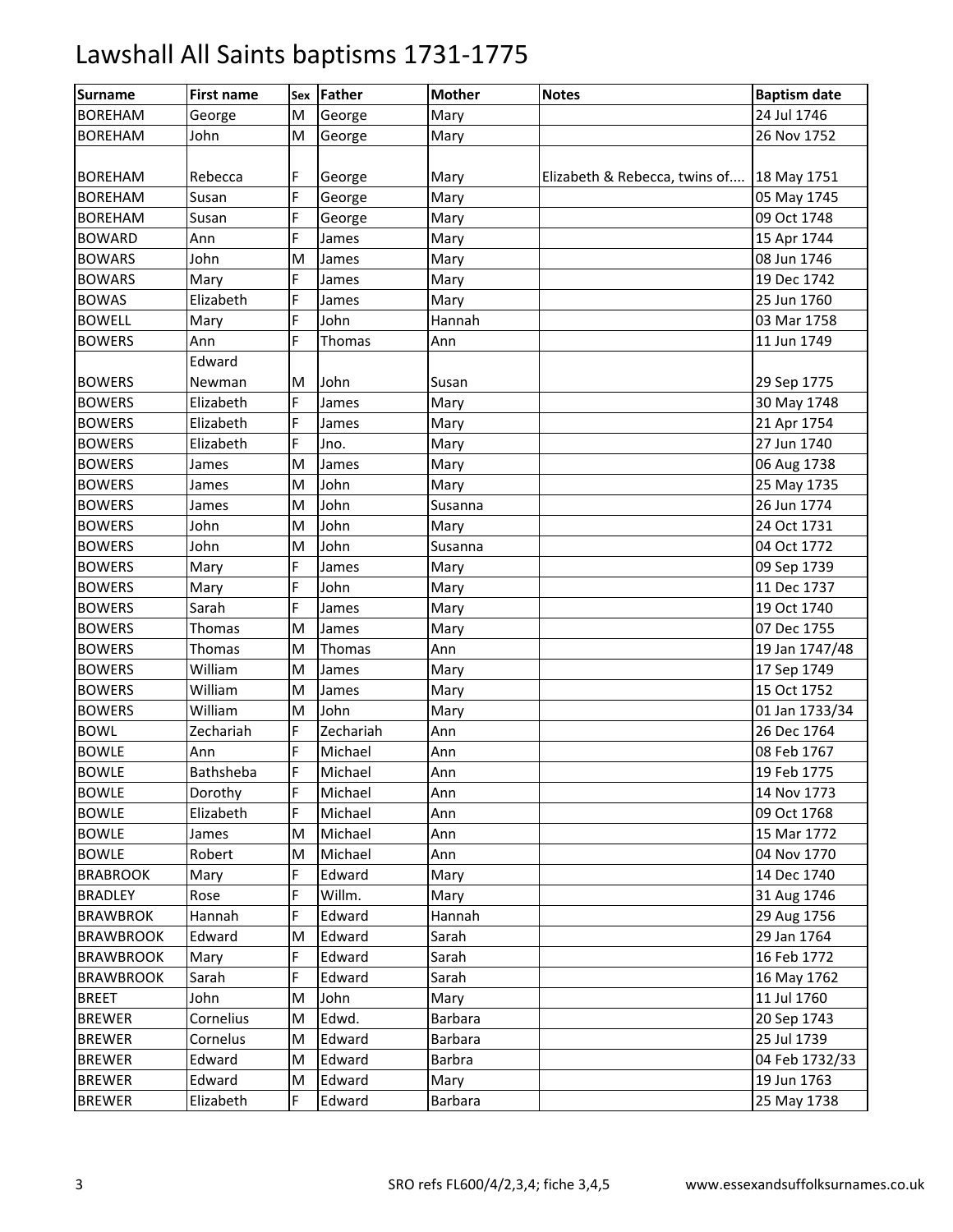| <b>Surname</b> | <b>First name</b>          | Sex | Father   | <b>Mother</b>  | <b>Notes</b>                | <b>Baptism date</b> |
|----------------|----------------------------|-----|----------|----------------|-----------------------------|---------------------|
| <b>BREWER</b>  | John                       | M   | Edward   | Barbary        |                             | 03 Apr 1737         |
| <b>BREWER</b>  | Mary                       | F   | Edward   | <b>Barbara</b> |                             | 29 Dec 1735         |
| <b>BREWER</b>  | Mary                       | F   | Edward   | Barbareye      |                             | 16 May 1734         |
| <b>BREWER</b>  | Mary                       | F   | Edward   | Mary           |                             | 26 May 1771         |
| <b>BREWER</b>  | Robert                     | M   | Edward   | <b>Barbara</b> |                             | 13 Jul 1742         |
| <b>BREWER</b>  | Susan                      | F   | Edward   | <b>Barbara</b> |                             | 25 Jun 1740         |
| <b>BRIDGES</b> | <b>Betty</b>               | F   | Benjm.   | <b>Betty</b>   | Quite faded                 | 27 Feb 1742/43      |
| <b>BRIDGES</b> | John                       | M   | Benjamin | Elizabeth      |                             | 14 Feb 1747/48      |
| <b>BRIDGES</b> | Mary                       | F   | Benjamin | <b>Betty</b>   |                             | 16 Jun 1745         |
| <b>BRUCE</b>   | Alice                      | F   | Edward   | Hannah         |                             | 19 May 1754         |
| <b>BRUCE</b>   | Hannah                     | F   | Edward   | Hannah         |                             | 26 Mar 1751         |
| <b>BRUCE</b>   | Isaac                      | M   | Edward   | Hannah         |                             | 27 Mar 1757         |
| <b>BULL</b>    | Susanna                    | F   |          | Elizabeth      | Base daughter               | 17 Feb 1771         |
| <b>BURROWS</b> | Susan                      | F   | Joseph   | Mary           |                             | 14 Jun 1741         |
| <b>BYHAM</b>   | $*[a]_{a}]$ = $[a_1h[a_2]$ | F   | Francis  | Elizabeth      | First name very faded       | 30 Apr 1738         |
|                |                            |     |          |                | Day of baptism lost on page |                     |
| <b>BYHAM</b>   | Hannah                     | F   | Francis  | Elizabeth      | edge.                       | * Jan 1733/4        |
| <b>BYHAM</b>   | Mary                       | F   | Francis  | Elizabeth      |                             | 19 Sep 1732         |
| <b>CAMPIN</b>  | Usula                      | F   | John     | Lyday          |                             | 28 Nov 1756         |
| <b>CAMPION</b> | Catharine                  | F   | Richard  | Elizabeth      |                             | 13 Oct 1764         |
| <b>CAMPION</b> | John                       | M   | John     | Lydia          |                             | 10 Jun 1759         |
| <b>CAMPION</b> | John                       | M   | Richard  | Elizabeth      |                             | 26 Sep 1756         |
| <b>CAMPION</b> | Martha                     | F   | Richard  | Elizabeth      |                             | 31 Mar 1755         |
| <b>CAMPION</b> | Mower                      | M   |          | Elizabeth      | Base son                    | 17 Mar 1733/34      |
| <b>CAMPION</b> | Richard                    | M   | Richard  | Elizabeth      |                             | 09 Sep 1759         |
| <b>CAMPION</b> | Robert                     | M   | Richard  | Elizabeth      |                             | 30 May 1762         |
| <b>CAMPION</b> | Susanna                    | F   | Richard  | Elizabeth      |                             | 17 Feb 1754         |
|                |                            |     |          |                | Base daughter of Elizabeth  |                     |
| <b>CAMPION</b> | Susanna                    | F   |          | Elizabeth      | Campion, widow              | 21 Mar 1732/33      |
| <b>CANLER</b>  | John                       | M   | John     | Rachel         |                             | 12 Nov 1765         |
| CAUSTON        | Mary                       | F   | Willm.   | Hannah         | Son of Willm. Causton gent. | 30 Nov 1742         |
| CAWSTON        | Charles                    | M   | William  | Hannah         |                             | 19 Aug 1732         |
| <b>CAWSTON</b> | Christian                  | F   | Robert   | Elizabeth      |                             | 03 Jun 1750         |
| <b>CAWSTON</b> | Elizabeth                  | F   | Robt.    | Elizabeth      |                             | 20 May 1737         |
| CAWSTON        | James                      | M   | John     | Mary           |                             | 19 Feb 1740/41      |
| <b>CAWSTON</b> | James                      | M   | Robert   | Elizebeth      |                             | 29 Jan 1743/44      |
| <b>CAWSTON</b> | John                       | M   | John     | Mary           |                             | 15 Sep 1737         |
| <b>CAWSTON</b> | John                       | м   | Robert   | Elizabeth      |                             | 04 Nov 1739         |
| CAWSTON        | John                       | M   | William  | Hannah         |                             | 09 Feb 1735/36      |
| CAWSTON        | Mary                       | F.  | Robert   | Elizabeth      |                             | 16 May 1742         |
| CAWSTON        | Robert                     | M   | Robert   | Elizabeth      |                             | 17 Sep 1738         |
| CAWSTON        | Samuel                     | M   | Robert   | Elizabeth      |                             | 17 May 1752         |
| CAWSTON        | Samuel                     | M   | Robert   | Elizebeth      |                             | 23 Feb 1745/46      |
| <b>CAWSTON</b> | Samuel                     | M   |          | Elizabeth      | Base son                    | 04 Apr 1764         |
| CAWSTON        | Samuell                    | M   | Robert   | Elezbeth       |                             | 20 Feb 1747/48      |
| CAWSTON        | Sarah                      | F   | Richard  | Martha         |                             | 05 May 1762         |
| CAWSTON        | Ursual                     | F   | Richard  | Martha         |                             | 20 Feb 1766         |
| CAWSTON        | William Varo               | M   | John     | Mary           |                             | 12 Apr 1739         |
| CHAPMAN        | Jane                       | F   | Robert   | Jane           |                             | 25 Mar 1764         |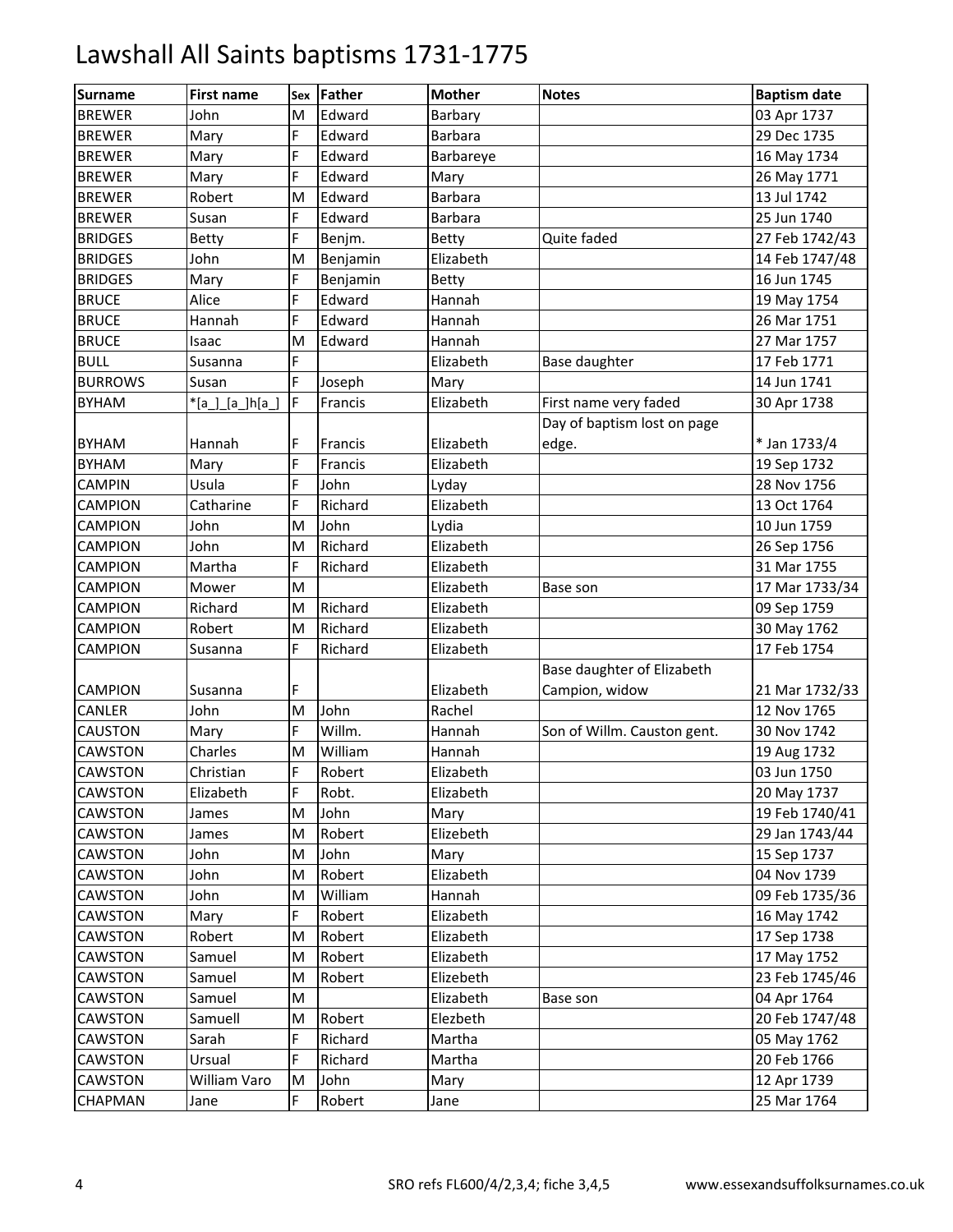| Surname       | <b>First name</b> | Sex | <b>Father</b> | <b>Mother</b> | <b>Notes</b>                                | <b>Baptism date</b> |
|---------------|-------------------|-----|---------------|---------------|---------------------------------------------|---------------------|
| <b>CLARK</b>  | James             | M   | William       | Mary          |                                             | 06 May 1750         |
| <b>CLARK</b>  | John              | M   | John          | Mary          | Abode: Boxted                               | 18 Nov 1732         |
| <b>CLARK</b>  | John              | M   | Will.         | Mary          |                                             | 13 Jun 1736         |
| <b>CLARK</b>  | Martha            | F   |               | Elizabeth     | Base daughter                               | 13 May 1733         |
| <b>CLARK</b>  | Mary              | F   | John          | Deborah       |                                             | 02 Apr 1762         |
| <b>CLARK</b>  | Mary              | F   | John          | Mary          |                                             | 15 May 1740         |
| <b>CLARK</b>  | Mary              | F   | William       | Mary          |                                             | 05 Apr 1741         |
| <b>CLARK</b>  | Susan             | F   | John          | Mary          |                                             | 17 Jun 1748         |
| <b>CLARK</b>  | William           | M   | William       | Mary          |                                             | 15 Aug 1733         |
| <b>CLARKE</b> | Elizebeth         | F   | William       | Mary          |                                             | 05 Jun 1743         |
| <b>CLARKE</b> | James             | M   | William       | Mary          |                                             | 02 Sep 1739         |
| <b>CLARKE</b> | John              | M   | John          | Mary          |                                             | 01 Jan 1768         |
| <b>CLARKE</b> | Mary              | F   | John          | Mary          |                                             | 01 Jan 1765         |
| <b>CLARKE</b> | Ruth              | F   | John          | Mary          |                                             | 29 Sep 1772         |
| <b>CLARKE</b> | William           | M   | John          | Margrat       |                                             | 29 Dec 1735         |
| COE           | Abraham           | M   | Charles       | Elizabeth     |                                             | 09 Apr 1731         |
| COE           | Anna              | F   | Charles       | Elizabeth     |                                             | 21 Mar 1732/33      |
| COE           | Joseph            | M   | Charles       | Elizabeth     |                                             | 30 Jan 1740/41      |
| COE           | Oliver            | M   | Charles       | Elizabeth     |                                             | 27 Feb 1734/35      |
| COE           | Roger             | M   | Oliver        | Susanna       |                                             | 21 Mar 1755         |
| COOE          | William           | M   | Charles       | Elizabeth     |                                             | 24 Feb 1736/37      |
| COOK          | Mary              | F   |               | Catherine     | Base daughter                               | 10 Apr 1774         |
| <b>COOPER</b> | John              | M   | John          | Susanna       |                                             | 08 Apr 1763         |
| <b>COOPER</b> | John              | M   | Thomas        | Hannah        |                                             | 13 Apr 1764         |
| <b>COPSEY</b> | Elizabeth         | F   | Richard       | Elizabeth     |                                             | 16 Jun 1740         |
| <b>COPSEY</b> | Elizebeth         | F   | Richd.        | Eliz.         |                                             | 29 May 1745         |
| <b>COPSEY</b> | James             | M   | John          | Mary          |                                             | 17 Jun 1753         |
| <b>COPSEY</b> | John              | M   | John          | Mary          |                                             | 20 Sep 1751         |
| <b>COPSEY</b> | John              | M   | Richard       | Elizabeth     |                                             | 30 Oct 1737         |
| <b>COPSEY</b> | Mary              | F   | John          | Mary          |                                             | 23 Sep 1750         |
| <b>COPSEY</b> | Mary              | F   | Richd.        | Elizabeth     |                                             | 04 Aug 1742         |
| <b>COPSEY</b> | Sarah             | F   | William       | Sarah         |                                             | 12 Dec 1731         |
| <b>COPSEY</b> | Thomas            | M   | John          | Mary          |                                             | 09 May 1756         |
| <b>COPSEY</b> | Thomas            | M   | William       | Sarah         |                                             | 21 Oct 1733         |
| <b>COPSEY</b> | William           | M   | William       | Sarah         |                                             | 29 Dec 1735         |
|               |                   |     |               |               | John & Barbara, twin son and                |                     |
| <b>CRICK</b>  | <b>Barbara</b>    | F   | James         | Mary          | daughter of                                 | 04 Jun 1758         |
| <b>CRICK</b>  | Elizabeth         | F   | Edward        | Elizabeth     |                                             | 04 Jun 1748         |
| <b>CRICK</b>  | Elizabeth         | F   | John          | Martha        |                                             | 23 Jan 1738/39      |
| <b>CRICK</b>  | Elizebeth         | F   | John          | Martha        |                                             | 15 Jun 1746         |
| <b>CRICK</b>  | George            | M   | John          | Martha        |                                             | 14 May 1749         |
| <b>CRICK</b>  | James             | M   | James         | Mary          |                                             | 09 Oct 1754         |
| <b>CRICK</b>  | James             | M   | John          | Martha        |                                             | 10 Oct 1742         |
| <b>CRICK</b>  | John              | M   | James         | Mary          | John & Barbara, twin son and<br>daughter of | 04 Jun 1758         |
| <b>CRICK</b>  | John              | M   | John          | Martha        |                                             | 14 Jun 1735         |
| <b>CRICK</b>  | John              | M   | John          | Martha        |                                             | 23 Mar 1740/41      |
| <b>CRICK</b>  | John              | M   | John          | Martha        |                                             | 23 Sep 1744         |
| <b>CRICK</b>  | John              | M   | John          | Martha        |                                             | 11 Jun 1752         |
|               |                   |     |               |               |                                             |                     |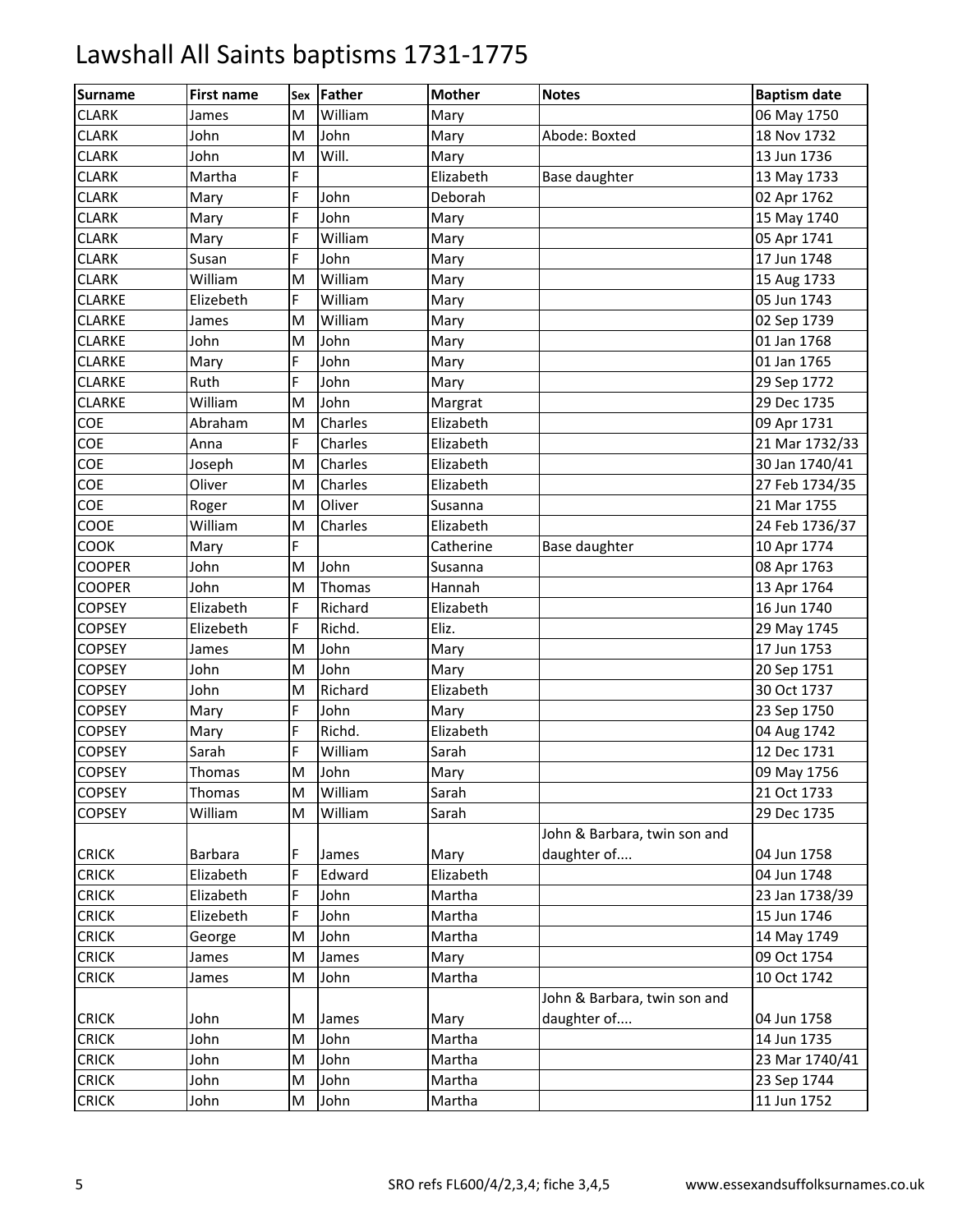| <b>Surname</b> | <b>First name</b> |    | Sex Father   | <b>Mother</b> | <b>Notes</b>                 | <b>Baptism date</b> |
|----------------|-------------------|----|--------------|---------------|------------------------------|---------------------|
| <b>CRICK</b>   | John              | M  |              | Hannah        |                              | 25 Aug 1745         |
| <b>CRICK</b>   | Martha            | F  | John         | Martha        |                              | 13 Feb 1736/37      |
| <b>CRICK</b>   | Mary              | F  | James        | Mary          |                              | 20 Sep 1751         |
| <b>CRICK</b>   | Mary              | F  | John         | Mary          |                              | 15 Apr 1734         |
| <b>CRICK</b>   | Sarah             | F. | James        | Mary          |                              | 15 Jun 1760         |
| <b>CRICK</b>   | Thomas            | M  | John         | Martha        |                              | 25 Mar 1748         |
| <b>CRICK</b>   | William           | M  | John         | Mary          |                              | 23 Mar 1731/32      |
| <b>CRISEL</b>  | Jeremiah          | M  | Jeremiah     | Elizabeth     |                              | 15 Aug 1762         |
| <b>CROUCH</b>  | James             | M  | Jonathan     | Ann           |                              | 01 May 1774         |
| <b>CROUCH</b>  | John              | M  | Jonathan     | Ann           |                              | 05 Apr 1767         |
| CROUCH         | Oliver            | M  | Jonathan     | Ann           |                              | 02 Sep 1764         |
| <b>CROUCH</b>  | Susan             | F  | Jonathan     | Ann           |                              | 21 Jan 1770         |
| <b>CURTIS</b>  | Jemima            | F  |              | Jane          | Base daughter                | 05 Jul 1772         |
| <b>CUTCHEY</b> | Elizabeth         | F  | Isaac        | Mary          |                              | 10 Aug 1755         |
| <b>CUTCHEY</b> | John              | M  | Jo a         | Mary          |                              | 05 Aug 1738         |
| <b>CUTCHEY</b> | Mary              | F  | Isaac        | Mary          |                              | 01 Sep 1742         |
| <b>CUTCHEY</b> | Mary              | F  | Isaac        | Mary          |                              | 30 Mar 1746         |
| <b>DALE</b>    | Daniel            | M  | Daniel       | Margaret      |                              | 23 May 1773         |
| <b>DALE</b>    | Dorothy           | F. | Daniel       | Margaret      |                              | 29 Dec 1771         |
| <b>DALE</b>    | Sarah             | F. | Daniel       | Margaret      |                              | 07 Aug 1774         |
| <b>DAVIS</b>   | Elizabeth         | F. | Robert       | Martha        |                              | 19 Jan 1739/40      |
| <b>DAVIS</b>   | Elizabeth         | F  | Robert       | Mary          |                              | 17 May 1761         |
| <b>DAVIS</b>   | Martha            | F  | Robt.        | Martha        |                              | 12 Jan 1737/38      |
| <b>DAVIS</b>   | Mary              | F  | Robert       | Mary          |                              | 13 May 1748         |
| <b>DAVIS</b>   | Mary              | F  | William      | Mary          |                              | 13 Oct 1771         |
| <b>DAVIS</b>   | Mary              | F  | William      | Mary          |                              | 18 Oct 1772         |
| <b>DAVIS</b>   | Robart            | M  | Robart       | Mary          |                              | 11 Oct 1754         |
| <b>DAVIS</b>   | Robert            | M  | Robert       | Mary          |                              | 07 Aug 1752         |
| <b>DAVIS</b>   | Thomas            | M  | Robert       | Mary          |                              | 05 Sep 1756         |
| <b>DAVIS</b>   | Ursula            | F  | Robert       | Mary          |                              | 05 Aug 1750         |
| <b>DAVIS</b>   | William           | M  | William      | Mary          |                              | 13 May 1770         |
| <b>DAVIS</b>   | William           | M  | William      | Mary          |                              | 24 Mar 1775         |
| <b>DAVIS</b>   | Willm.            | M  | Robert       | Martha        |                              | 23 Apr 1742         |
| <b>DEAL</b>    | Philip            |    |              | Elizabeth     | <b>Base child</b>            | 01 Apr 1763         |
| <b>DEW</b>     | Elizabeth         | F  |              | Martha        | Base daughter                | 12 Oct 1773         |
| <b>DICKINS</b> | Elizabeth         | F  | Thomas       | Mary          |                              | 25 Apr 1770         |
| <b>DRAKE</b>   | Elizabeth         | F  | <b>Titus</b> | Elizabeth     |                              | 08 Nov 1772         |
| <b>DUCE</b>    | Elizebeth         | F  | John         | Eliz.         |                              | 11 Sep 1743         |
| <b>DUCE</b>    | Joshua            | M  | Danl.        | Hannah        |                              | 04 Oct 1745         |
| <b>DUCE</b>    | Mary              | F  | Daniel       | Hannah        |                              | 29 Aug 1742         |
| <b>DUCE</b>    | William           | M  | Daniel       | Hannah        |                              | 16 Dec 1739         |
| <b>DUSE</b>    | Dorothy           | F  | Daniel       | Hannah        |                              | 18 Sep 1736         |
| <b>ELEY</b>    | Anna              | F  | John         | Elizabeth     |                              | 28 Sep 1755         |
| <b>ELLIOT</b>  | Elizabeth         | F  | John         | Hannah        |                              | 15 Jan 1748/49      |
| <b>ELLIOT</b>  | George            | M  | John         | Hannah        |                              | 17 May 1737         |
| <b>ELLOTT</b>  | John              | M  | John         | Anna          |                              | 25 Jul 1734         |
|                |                   |    |              |               |                              |                     |
| <b>ELY</b>     | Elizabeth         | F. | John         | Mary          | Samuel & Elizabeth, twins of | 02 Aug 1759         |
| <b>ELY</b>     | James             | M  | John         | Mary          |                              | 29 Jul 1761         |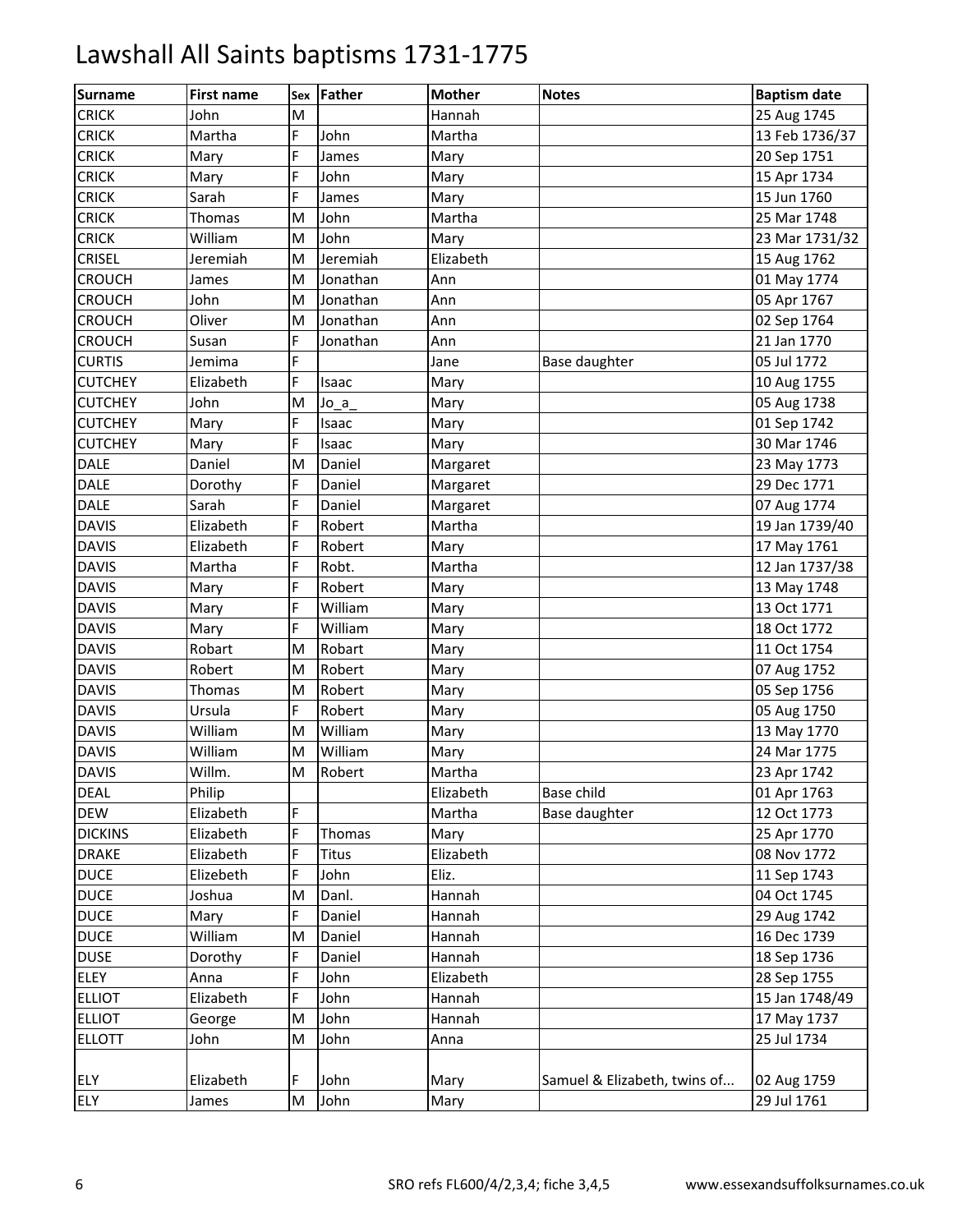| <b>Surname</b> | <b>First name</b> |   | Sex Father | <b>Mother</b> | <b>Notes</b>                                | <b>Baptism date</b> |
|----------------|-------------------|---|------------|---------------|---------------------------------------------|---------------------|
| ELY            | John              | M | John       | Mary          |                                             | 01 Jan 1753         |
|                |                   |   |            |               |                                             |                     |
| <b>ELY</b>     | Samuel            | м | John       | Mary          | Samuel & Elizabeth, twins of                | 02 Aug 1759         |
| ELY            | Samuel            | M | John       | Mary          |                                             | 25 May 1764         |
| ELY            | Susan             | F | John       | Mary          |                                             | 13 Apr 1766         |
| <b>EVERAD</b>  | Joseph            | M | John       | Ruth          |                                             | 24 Mar 1747/48      |
| <b>EVERED</b>  | Ruth              | F | John       | Ruth          |                                             | 01 Jan 1741/42      |
| <b>EVERET</b>  | Henry             | M | John       | Ruth          |                                             | 28 Jul 1743         |
| <b>EVERETT</b> | William           | M | John       | Ruth          |                                             | 28 Oct 1740         |
| <b>EVSEN</b>   | Elizabeth         | F | Jeremy     | Elizabeth     |                                             | 19 Jan 1736/37      |
| <b>EVSON</b>   | Sarah             | F | Jeremy     | Elisabeth     |                                             | 06 Jul 1738         |
| <b>EWSON</b>   | Ann               | F | Jeremiah   | Elizabeth     |                                             | 23 Mar 1740/41      |
| <b>EWSON</b>   | Ann               | F | Jeremiah   | Elizabeth     |                                             | 24 Mar 1754         |
| <b>EWSON</b>   | George            | M | Jeremiah   | Elizabeth     |                                             | 15 Apr 1750         |
| <b>EWSON</b>   | Mary              | F | Daniel     | Phillis       |                                             | 17 Dec 1775         |
| <b>EWSTON</b>  | Jeremi            | M | Jeremi     | Elizabeth     |                                             | 22 May 1743         |
|                |                   |   |            |               | Child's name faded. Father's                |                     |
|                |                   |   |            |               | name was first entered as                   |                     |
| <b>FAIRS</b>   | Eliz?             | F | Jo.        | Eliz.         | "George", then changed to "Jo." 24 Dec 1746 |                     |
| <b>FAIRS</b>   | George            | M | Joseph     | Elizabeth     |                                             | 11 Sep 1748         |
| <b>FAIRS</b>   | Joseph            | M | Joseph     | Eliz.         |                                             | 30 Nov 1744         |
| <b>FAIRS</b>   | Peter             | M | Peter      | Sarah         |                                             | 20 Dec 1749         |
| <b>FARNLEE</b> | James             | M | James      | Elisabeth     |                                             | 18 Oct 1739         |
| <b>FARNLEY</b> | Elizabeth         | F | James      | Elizabeth     |                                             | 27 Jun 1756         |
| <b>FARNLEY</b> | Frances           | F | James      | Frances       |                                             | 22 Jan 1773         |
|                |                   |   |            |               |                                             |                     |
| <b>FARNLEY</b> | James             | M | James      | Frances       | Day of month not in register.               | * Dec 1765          |
| <b>FARNLEY</b> | Samuel            | M | James      | Elizabeth     |                                             | 20 Nov 1748         |
| <b>FARNLEY</b> | Sarah             | F | James      | Eliz.         |                                             | 03 Jun 1745         |
| <b>FARNLY</b>  | Thomas            | M | James      | Frances       |                                             | 19 Feb 1768         |
| <b>FARRIN</b>  | Henry             | M | Nathan     | Susan         |                                             | 26 Feb 1731/32      |
| <b>FARRIN</b>  | Mary              | F | Nathan     | Susan         |                                             | 29 Apr 1731         |
| <b>FARRIN</b>  | Mary              | F | Nathan     | Susan         |                                             | 02 May 1734         |
| <b>FARROW</b>  | Abraham           | M | Abraham    | Elizabeth     |                                             | 30 Jun 1738         |
| <b>FARROW</b>  | Elizabeth         | F |            | Mary          | Base daughter of                            | 29 May 1756         |
| <b>FARROW</b>  | Hannah            | F | John       | Elizabeth     |                                             | 22 Apr 1770         |
| <b>FARROW</b>  | John              | M | John       | Elizabeth     |                                             | 13 Mar 1768         |
| <b>FARROW</b>  | William           | M | Abraham    | Elizabeth     |                                             | 04 Jan 1740/41      |
| <b>FERMIN</b>  | Reuben            | M | Reuben     | Margaret      |                                             | 20 Aug 1733         |
|                |                   |   |            |               |                                             |                     |
| <b>FIMIN</b>   | Elizabeth         | F | Stephen    | Margaret      | Reuben & Elizabeth, twins of                | 30 May 1732         |
| <b>FIMIN</b>   | Reuben            | M | Stephen    | Margaret      | Reuben & Elizabeth, twins of                | 30 May 1732         |
| <b>FINCH</b>   | Barton            | M | John       | Elizabeth     |                                             | 31 Dec 1775         |
| <b>FINCH</b>   | Barton            | M | Thomas     | Elizabeth     |                                             | 16 May 1751         |
| <b>FINCH</b>   | Catharine         | F | John       | Elizabeth     |                                             | 08 Apr 1764         |
| <b>FINCH</b>   | Catharine         | F | Thomas     | Elezabeth     |                                             | 14 Feb 1755         |
| <b>FINCH</b>   | Elizabeth         | F | John       | Elizabeth     |                                             | 20 Apr 1766         |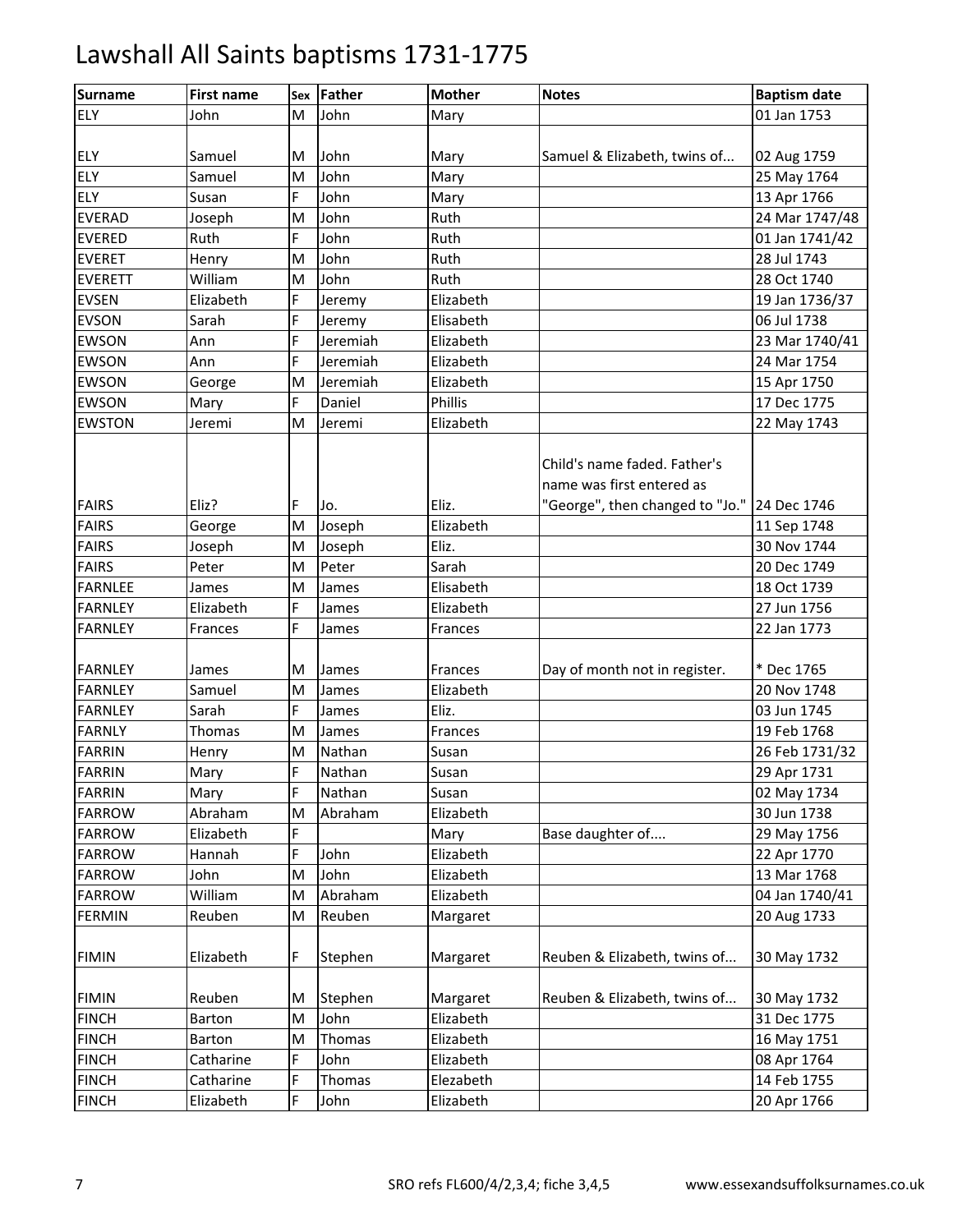| <b>Surname</b>  | <b>First name</b> | Sex | Father  | <b>Mother</b> | <b>Notes</b>  | <b>Baptism date</b> |
|-----------------|-------------------|-----|---------|---------------|---------------|---------------------|
| <b>FINCH</b>    | Elizabeth         | F   | Thos.   | Eliz.         |               | 01 Jan 1746/47      |
| <b>FINCH</b>    | James             | M   | John    | Elizabeth     |               | 11 Jul 1773         |
| <b>FINCH</b>    | John              | M   | John    | Elizabeth     |               | 12 Jul 1767         |
| <b>FINCH</b>    | Mary              | F   | John    | Elizabeth     |               | 29 Oct 1769         |
| <b>FINCH</b>    | Mary              | F   | Thomas  | Mary          |               | 11 Oct 1748         |
| <b>FINCH</b>    | Phebe             | F   |         | Elizabeth     | Base daughter | 12 Jul 1767         |
| <b>FINCH</b>    | Thomas            | M   | John    | Elizabeth     |               | 12 Jan 1772         |
| <b>FITCH</b>    | Diana             | F   | Samuel  | Mary          |               | 08 Oct 1749         |
| <b>FITCH</b>    | Elizabeth         | F   | John    | Mary          |               | 08 Sep 1772         |
| <b>FITCH</b>    | Elizebeth         | F   | Samll.  | Mary          |               | 25 Jul 1745         |
| <b>FITCH</b>    | Hannah            | F   | William | Hannah        |               | 13 Feb 1736/37      |
| <b>FITCH</b>    | Mary              | F   | John    | Mary          |               | 12 Feb 1775         |
| <b>FITCH</b>    | Mary              | F   | Samll.  | Mary          |               | 08 May 1741         |
| <b>FITCH</b>    | Samuel            | M   | John    | Mary          |               | 09 Mar 1774         |
| <b>FITCH</b>    | Susanna           | F   | Samuel  | Susanna       |               | 24 Aug 1753         |
| <b>FLOWER</b>   | Ann               | F   | Thomas  | Ann           |               | 23 May 1773         |
| <b>FLOWER</b>   | Ann               | F   | Thos.   | Ann           |               | 20 Dec 1769         |
| <b>FLOWER</b>   | <b>Barbara</b>    | F   | Philip  | Barbra        |               | 09 Apr 1733         |
| <b>FLOWER</b>   | <b>Barbara</b>    | F   | Thomas  | Ann           |               | 02 Dec 1764         |
| <b>FLOWER</b>   | Cornelius         | M   | Thomas  | Ann           |               | 03 Nov 1771         |
| <b>FLOWER</b>   | Edward            | M   | Philip  | Francis       |               | 28 Sep 1760         |
| <b>FLOWER</b>   | James             | M   | Thomas  | Ann           |               | 19 Apr 1767         |
| <b>FLOWER</b>   | John              | M   | Philip  | Barbara       |               | 03 Mar 1746/47      |
| <b>FLOWER</b>   | John              | M   | Philip  | Frances       |               | 17 Jan 1763         |
| <b>FLOWER</b>   | Joseph            | M   | Thomas  | Sarah         |               | 14 Dec 1775         |
| <b>FLOWER</b>   | Martha            | F   | Phillip | Barbara       |               | 25 Feb 1743/44      |
| <b>FLOWER</b>   | Mary              | F   | Philip  | Barbara       |               | 24 May 1741         |
| <b>FLOWER</b>   | Mary              | F   | Philip  | Frances       |               | 07 Sep 1766         |
| <b>FLOWER</b>   | Philip            | M   | Philip  | Frances       |               | 12 May 1765         |
| <b>FLOWER</b>   | Philip            | M   | Philip  | Francies      |               | 03 Feb 1759         |
| <b>FLOWER</b>   | Phillip           | M   | Phillip | Barbary       |               | 20 Sep 1734         |
| <b>FLOWER</b>   | Robert            | M   | Philip  | Barbary       |               | 08 May 1739         |
| <b>FLOWER</b>   | Robert            | M   | Philip  | Frances       |               | 24 Apr 1768         |
| <b>FLOWER</b>   | Thomas            | M   | Thomas  | Ann           |               | 05 Aug 1763         |
| <b>FLOWER</b>   | Thos.             | M   | Phillip | Barbary       |               | 30 Jan 1736/37      |
| <b>FOWKER</b>   | Elizabeth         | F   |         | Hannah        | Base daughter | 29 Dec 1734         |
| <b>FRANCIS</b>  | Ann Frances       | F   |         | Sarah         | Base daughter | 13 Oct 1772         |
| <b>FROST</b>    | Ambrose           | M   | James   | Susan         |               | 01 Jan 1744/45      |
| <b>FROST</b>    | Ann               | F   | James   | Ann           |               | 01 Mar 1754         |
| <b>FROST</b>    | James             | M   | James   | Mary          |               | 27 Jun 1775         |
| <b>FROST</b>    | Mary              | F   | James   | Ann           |               | 30 Dec 1742         |
| <b>FROST</b>    | Mary              | F   | James   | Mary          |               | 27 Oct 1771         |
| <b>FROST</b>    | Rose              | F   | James   | Susan         |               | 19 Jun 1747         |
| GAME            | Elizabeth         | F   | James   | Hannah        |               | 10 Jan 1754         |
| GAME            | Ruben             | M   | James   | Hannah        |               | 28 Feb 1752         |
| GAME            | Sarah             | F   | John    | Alice         |               | 22 Apr 1759         |
| <b>GARDINER</b> | John              | M   | John    | Sarah         |               | 16 Jun 1747         |
| <b>GARDINER</b> | Mary              | F   | John    | Sarah         |               | 30 Jun 1745         |
| <b>GARROD</b>   | William           | M   | William | Mary          |               | 27 Nov 1737         |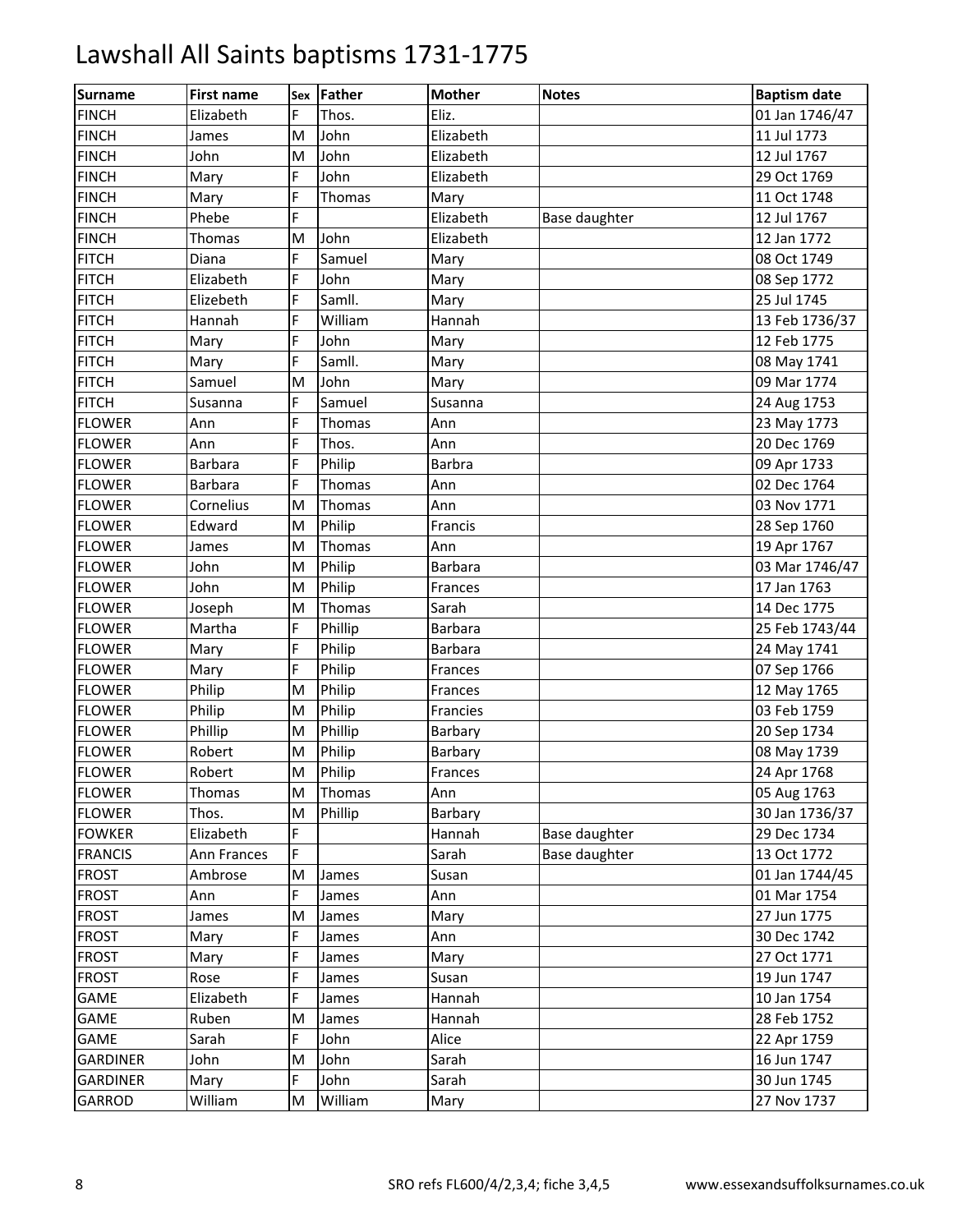| <b>Surname</b>   | <b>First name</b> | Sex | Father        | <b>Mother</b> | <b>Notes</b>                 | <b>Baptism date</b>       |
|------------------|-------------------|-----|---------------|---------------|------------------------------|---------------------------|
| <b>GARWOOD</b>   | John              | M   | William       | Mary          |                              | 12 Mar 1733/34            |
| <b>GARWOOD</b>   | Martha            | F   | Robert        | Martha        |                              | 16 Feb 1734/35            |
| <b>GARWOOD</b>   | Mary              | F   | William       | Mary          |                              | 29 Sep 1743               |
| <b>GILLMAN</b>   | James             | M   | John          | Hannah        |                              | 01 Nov 1767               |
| <b>GOIMOR</b>    | Willm.            | M   | Edmond        | Ann           |                              | 30 Jan 1743/44            |
| <b>GOLDSMITH</b> | Ann               | F   | Abraham       | Mary          |                              | 24 Feb 1760               |
| <b>GOLDSMITH</b> | Margaret          | F   | Thomas        | Mary          |                              | 14 Aug 1763               |
| <b>GOLDSMITH</b> | Mary              | F   | Thomas        | Mary          |                              | $\overline{1}$ 2 Jan 1766 |
| <b>GOLDSMITH</b> | Sarah             | F   | Thomas        | Elizabeth     |                              | 02 May 1773               |
| <b>GOLDSMITH</b> | Sarah             | F.  | Thomas        | Mary          |                              | 06 Nov 1768               |
| <b>GOLDSMITH</b> | Susan             | F   | Thos.         | Mary          |                              | 21 Oct 1770               |
| <b>GOLDSMITH</b> | Thomas            | M   | Thomas        | Elizabeth     |                              | 30 Jul 1775               |
| <b>GOLSMITH</b>  | Alice             | F   | <b>Thomas</b> | Mary          |                              | 05 Nov 1757               |
| <b>GOOCH</b>     | James             | M   | George        | Frances       |                              | 07 Dec 1755               |
| <b>GOOCH</b>     | John              | M   | George        | Frances       |                              | 24 Mar 1754               |
| GOOD             | Hannah            | F   | Simon         | Ann           |                              | 18 Oct 1772               |
| GOOD             | Mary              | F   | Simon         | Ann           |                              | 20 Mar 1774               |
| <b>GOODAY</b>    | Ledy              | F   | Abraham       | Mary          |                              | 27 Oct 1739               |
| <b>GOODAY</b>    | Samll.            | M   | Abraham       | Mary          |                              | 28 Nov 1736               |
| <b>GOODDAY</b>   | Ann               | F.  | Abraham       | Mary          |                              | 29 Mar 1741               |
| GOODY            | John              | M   | Abraham       | Mary          |                              | 12 May 1734               |
| <b>GOODY</b>     | Mary              | F   | Abraham       | Mary          |                              | 27 Aug 1732               |
| <b>GOODY</b>     | Mary              | F   | John          | Mary          |                              | 20 Mar 1747/48            |
| <b>GOODY</b>     | William           | M   | Ambrose       | Mary          |                              | 18 May 1745               |
| <b>GORMOORE</b>  | John              | M   | Edmund        | Ann           |                              | 03 May 1741               |
|                  |                   |     |               |               |                              |                           |
| <b>GORMORE</b>   | Jno.              | M   | Edmund        | Ann           | Jno son and Mary daughter of | 06 Aug 1739               |
|                  |                   |     |               |               |                              |                           |
| <b>GORMORE</b>   | Mary              | F   | Edmund        | Ann           | Jno son and Mary daughter of | 06 Aug 1739               |
| <b>GOSLIN</b>    | Lusa              | F.  | Thos.         | Lusa          |                              | 01 Mar 1743/44            |
| <b>GOSLING</b>   | Benjamin          | M   | Thomas        | Lucy          |                              | 19 Oct 1756               |
| <b>GOSLING</b>   | Frances           | F   | Thos.         | Lucay         |                              | 13 Feb 1745/46            |
| <b>GOSLING</b>   | John              | M   | Thomas        | Lucy          |                              | 06 May 1755               |
| <b>GOSLING</b>   | Lucy              | F   | Thomas        | Mary          |                              | 07 Mar 1772               |
|                  | Mary              |     |               |               |                              |                           |
| <b>GOSLING</b>   | Jemima            | F   | Thomas        | Mary          |                              | 11 Mar 1774               |
| <b>GOSLING</b>   | Susanna           | F   | Thomas        | Lucy          |                              | 02 Feb 1753               |
| <b>GOSLING</b>   | Thomas            | M   | Thomas        | Lucey         |                              | 13 May 1748               |
| <b>GOSLING</b>   | William           | M   | Thomas        | Lucy          |                              | 19 Jun 1751               |
| <b>GOYMER</b>    | Elizabeth         | F   | Edward        | Ann           |                              | 15 Nov 1746               |
| GOYMORE          | Edmund            | M   | Edmund        | Ann           |                              | 03 Sep 1732               |
| <b>GREEN</b>     | Margaret          | F   |               | Ann           | Base daughter                | 08 Sep 1771               |
| <b>GREENE</b>    | Ann               | F   |               | Ann           | Base daughter                | 08 May 1774               |
| <b>GRIFFEN</b>   | Jno.              | M   | John          | Martha        |                              | 09 Sep 1739               |
| <b>GRIFFEN</b>   | Mary              | F   | John          | Martha        |                              | 20 Sep 1741               |
| <b>GRIFFIN</b>   | John              | M   | John          | Martha        |                              | 17 Jul 1743               |
| HALLAWAY         | Elizabeth         | F   | William       | Elizabeth     |                              | 05 Jun 1741               |
| <b>HAMMOND</b>   | Elizabeth         | F   | Thos.         | Mary          |                              | 03 May 1771               |
| <b>HAMMOND</b>   | Mary              | F   | Thomas        | Mary          |                              | 29 May 1742               |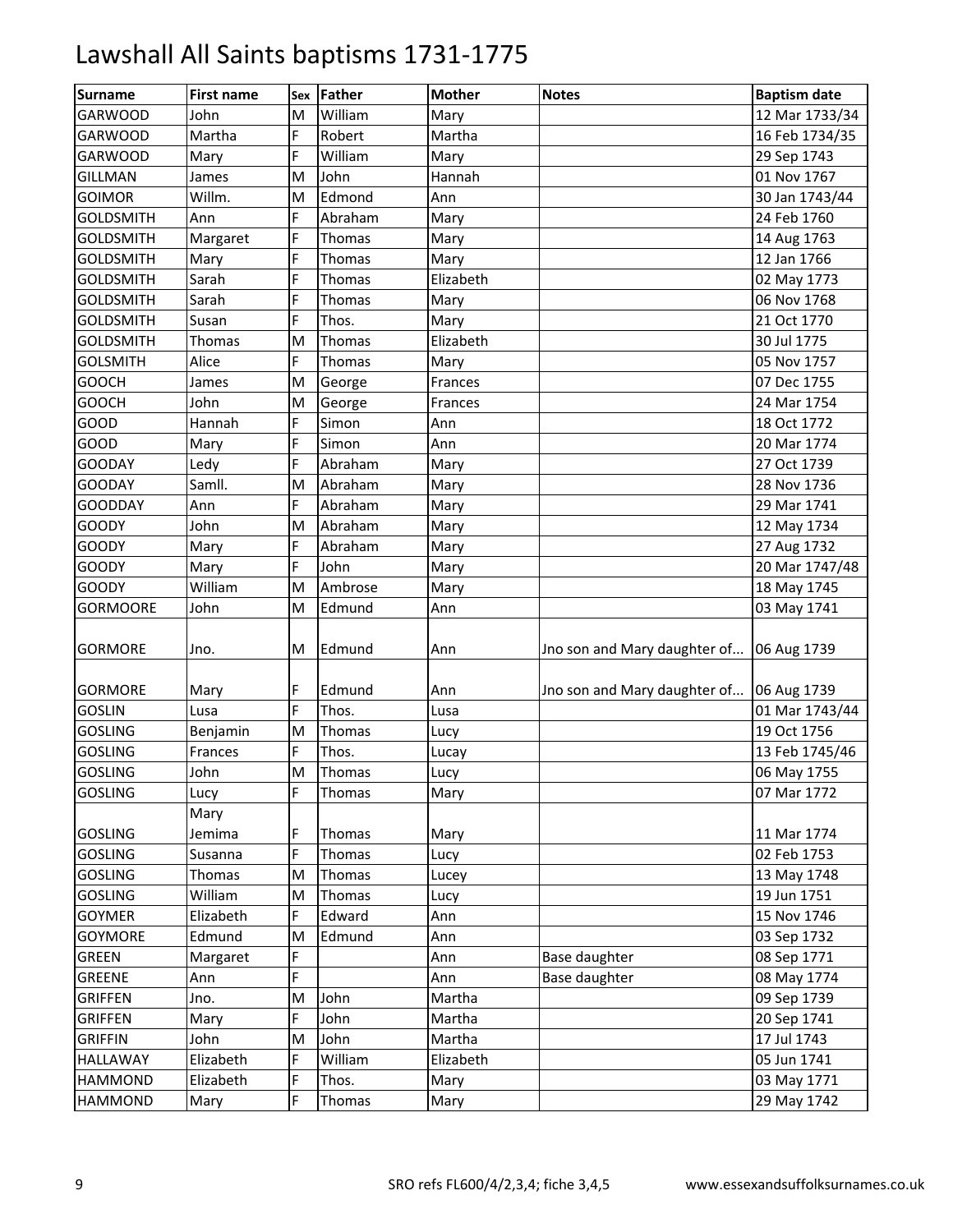| Surname        | <b>First name</b> | <b>Sex</b> | <b>Father</b> | <b>Mother</b> | <b>Notes</b>                  | <b>Baptism date</b> |
|----------------|-------------------|------------|---------------|---------------|-------------------------------|---------------------|
| <b>HAMMOND</b> | Mary              | F          | Thomas        | Mary          |                               | 18 Oct 1768         |
| <b>HAMMOND</b> | Thomas            | M          | Thos.         | Mary          |                               | 03 Jan 1764         |
| <b>HAMOND</b>  | John              | M          | John          | Mary          | Abode: Lettel Weltham         | 21 Mar 1735/36      |
| <b>HARRILL</b> | Sary              | F          | Henrie?       | An            | Father's first name is faded. | 20 Jul 1736         |
| <b>HARROLD</b> | Mary              | F          | Samuel        | Ann           |                               | 12 Mar 1733/34      |
| <b>HARVEY</b>  | Ann               | F          | James         | Ann           |                               | 16 Jul 1751         |
| <b>HAWKSIN</b> | Sophia            | F          | William       | Ursula        |                               | 13 Sep 1774         |
| <b>HAYWARD</b> | Andrew            | M          | Andrew        | Frances       |                               | 26 Jul 1750         |
| <b>HAYWARD</b> | Andrew            | M          | Andrew        | Francis       |                               | 17 Jun 1748         |
| <b>HAYWARD</b> | Ann               | F          | Jeremiah      | Ann           |                               | 19 May 1775         |
| <b>HAYWARD</b> | Ann               | F          | John          | Ann           |                               | 17 Feb 1750/51      |
| <b>HAYWARD</b> | Ann               | F          | John          | Ann           |                               | 27 Oct 1752         |
| <b>HAYWARD</b> | Ann               | F          | Robert        | Elizabeth     |                               | 25 Jun 1758         |
| <b>HAYWARD</b> | Ann               | F          | Thomas        | Judeth        |                               | 12 Oct 1740         |
| <b>HAYWARD</b> | Elizabeth         | F          | John          | Elizabeth     |                               | 25 Nov 1741         |
| <b>HAYWARD</b> | Elizabeth         | F          | Robert        | Elizabeth     |                               | 07 Aug 1752         |
|                | Elizabeth         |            |               |               |                               |                     |
| <b>HAYWARD</b> | Newcome           | F          |               | Sarah         | Base daughter                 | 21 Nov 1773         |
| <b>HAYWARD</b> | Ellen             | F          | Samll.        | Mary          |                               | 07 Jan 1738/39      |
| <b>HAYWARD</b> | Ellen             | F          | Samll.        | Mary          |                               | 17 Aug 1746         |
| <b>HAYWARD</b> | Frances           | F          | Andrew        | Frances       |                               | 30 Dec 1746         |
| <b>HAYWARD</b> | George            | M          | John          | Mary          |                               | 18 Jun 1758         |
| <b>HAYWARD</b> | Jeremiah          | M          | Jeremiah      | Ann           |                               | 26 Nov 1773         |
| <b>HAYWARD</b> | Jeremy            | M          | Andrew        | Frances       |                               | 22 Jul 1751         |
| <b>HAYWARD</b> | John              | M          | Andrew        | Frances       |                               | 30 May 1749         |
| <b>HAYWARD</b> | John              | M          | Andrew        | Frances       |                               | 02 Dec 1760         |
| <b>HAYWARD</b> | John              | M          | John          | Mary          |                               | 03 Nov 1747         |
| <b>HAYWARD</b> | John              | M          | John          | Mary          |                               | 08 Jul 1753         |
| <b>HAYWARD</b> | John              | M          | Samuell       | Susan         |                               | 16 Nov 1740         |
| <b>HAYWARD</b> | John              | M          |               | Sarah         | Base son                      | 12 Nov 1775         |
| <b>HAYWARD</b> | Mary              | F          | Andrew        | Frances       |                               | 29 Jun 1759         |
| <b>HAYWARD</b> | Mary              | F          | Andrew        | Frances       |                               | 08 Sep 1767         |
| <b>HAYWARD</b> | Mary              | F          | Robert        | Elizabeth     |                               | 15 Sep 1754         |
| <b>HAYWARD</b> | Mary              | F          | Samuel        | Susan         |                               | 04 Apr 1734         |
| <b>HAYWARD</b> | Mary              | F          | Thos.         | Judith        |                               | 02 Feb 1746/47      |
| <b>HAYWARD</b> | Rebekah           | F          | Andrew        | Francis       |                               | 24 Feb 1757         |
| <b>HAYWARD</b> | Robert            | M          | Robert        | Elizabeth     |                               | 28 Dec 1755         |
| <b>HAYWARD</b> | Rose              | F          | Andrew        | Frances       |                               | 14 Sep 1755         |
| <b>HAYWARD</b> | Susan             | F          | Samll.        | Susan         |                               | 15 Feb 1735/36      |
| <b>HAYWARD</b> | Thomas            | M          | Andrew        | Frances       |                               | 08 Apr 1754         |
| HOW            | Alice             | F          | John          | Alice         |                               | 03 May 1732         |
| HOW            | Elizabeth         | F          | George        | Elizabeth     |                               | 17 Nov 1765         |
| HOW            | George            | M          | John          | Alice         |                               | 20 Jul 1735         |
| HOW            | George            | M          | Thomas        | Ann           |                               | 22 Nov 1767         |
| HOW            | John              | M          | Thomas        | Ann           |                               | 29 Jan 1769         |
| HOW            | Joseph            | M          | John          | Alice         |                               | 16 Sep 1733         |
| <b>HOW</b>     | Leticia           | F          | John          | Sarah         |                               | 01 Nov 1767         |
| HOW            | Mary              | F          | John          | Mary          |                               | 30 Nov 1767         |
| HOW            | Ruben             | M          | Ruben         | Martha        |                               | 21 Jun 1731         |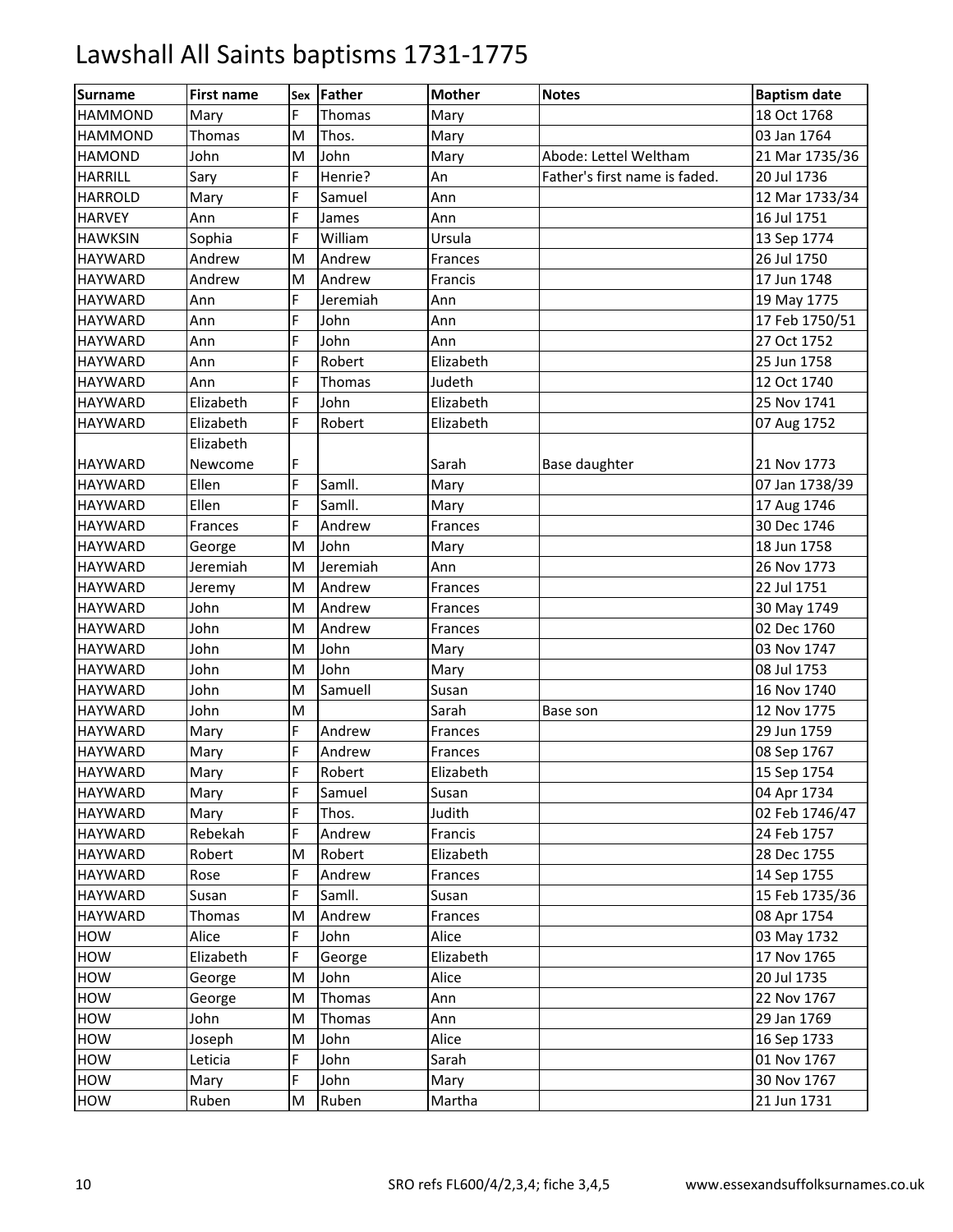| <b>Surname</b>  | <b>First name</b> | Sex | Father  | <b>Mother</b> | <b>Notes</b>  | <b>Baptism date</b> |
|-----------------|-------------------|-----|---------|---------------|---------------|---------------------|
| HOW             | Sarah             | F   | John    | Sarah         |               | 09 Jan 1765         |
| <b>HOWE</b>     | Ann               | F   | Thomas  | Ann           |               | 31 Jan 1773         |
| <b>HOWE</b>     | Daniel            | M   | John    | Sarah         |               | 29 Mar 1772         |
| <b>HOWE</b>     | Frances           | F   | John    | Mary          |               | 15 Nov 1773         |
| <b>HOWE</b>     | John              | M   | John    | Sarah         |               | 03 Dec 1769         |
| <b>HOWE</b>     | Jonathan          | M   | Thomas  | Ann           |               | 06 Feb 1775         |
| <b>HOWE</b>     | Susan             | F   | John    | Mary          |               | 26 Feb 1770         |
| <b>HOWE</b>     | Thomas            | M   | Thomas  | Ann           |               | 13 Jan 1771         |
| <b>JACKSON</b>  | Ann               | F   | Thomas  | Ann           |               | 27 Sep 1772         |
| <b>JAMES</b>    | Elizabeth         | F   | Elisha  | Ann           |               | 12 May 1774         |
| <b>JAMES</b>    | Robert            | M   | Elisha  | Ann           |               | 02 Nov 1769         |
| <b>JAMES</b>    | Samuel            | M   | Elisha  | Ann           |               | 21 Nov 1771         |
| <b>JAMES</b>    | Thomas            | M   | Elisha  | Ann           |               | 13 May 1765         |
| <b>JAMES</b>    | William           | M   | Elisha  | Ann           |               | 22 Mar 1767         |
| <b>JEGAY</b>    | Alice             | F   | John    | Elizabeth     |               | 18 Dec 1763         |
|                 | Elizabeth         |     |         |               |               |                     |
| <b>JOHNSON</b>  | Higgins           | F   | John    | Mary          |               | 06 Nov 1770         |
| <b>JOHNSON</b>  | James             | M   | John    | Mary          |               | 27 Dec 1771         |
| <b>JOHNSON</b>  | John              | M   | John    | Mary          |               | 05 Mar 1769         |
| <b>JOHNSON</b>  | Mary              | F   | John    | Mary          |               | 20 May 1773         |
| <b>JOHNSON</b>  | Thomas            | M   | John    | Mary          |               | 14 May 1775         |
| LEEKS           | Elizebeth         | F   | Thos.   | Ann           |               | 12 May 1745         |
| <b>LEEKS</b>    | John              | M   | Thos.   | Ann           |               | 22 Nov 1742         |
| <b>LEEKS</b>    | Mary              | F   | Thos.   | Ann           |               | 24 Jul 1737         |
| <b>LEEKS</b>    | Richard           | M   | Thomas  | Ann           |               | 26 Aug 1753         |
| <b>LEEKS</b>    | Robert            | M   | Thomas  | Ann           |               | 12 Jul 1747         |
| LEEKS           | Rose              | F   | Thomas  | Ann           |               | 08 Aug 1751         |
| LEEKS           | Thomas            | M   | Thomas  | Ann           |               | 23 Apr 1739         |
| LILLY           | Mary              | F   | Samuel  | Mary          |               | 08 Apr 1753         |
| LOMAX           | Samuel            | M   | Joseph  | Elizabeth     |               | 04 Jul 1773         |
| LOT             | Ann               | F   | Daniel  | Grace         |               | 22 Feb 1750/51      |
| LOT             | Elizabeth         | F   |         | Grace         |               | 23 Mar 1760         |
| LOT             | Grace             | F   | Daniel  | Grace         |               | 04 Mar 1733/34      |
| LOT             | Martin            | M   | Daniel  | Grace         |               | 27 Sep 1747         |
| LOT             | Mary              | F   | Daniel  | Grace         |               | 21 Mar 1731/32      |
| LOTT            | Daniel            | M   | Daniel  | Grace         |               | 09 Mar 1740/41      |
| LOTT            | Dorothy           | F   | Danel   | Grase         |               | 18 Feb 1735/36      |
| LOTT            | Dorothy           | F   | Daniel  | Grace         |               | 20 Nov 1738         |
| <b>MALTON</b>   | Charles           | M   | Charles | Mary          |               | 10 Mar 1753         |
| <b>MALTON</b>   | John              | M   | Edmund  | Letitia       |               | 11 Dec 1774         |
| <b>MALTON</b>   | Judith            | F   | Charles | Mary          |               | 24 May 1750         |
| <b>MALTON</b>   | Judith            | F   | Charles | Mary          |               | 25 Apr 1762         |
| <b>MARLTON</b>  | Charles           | M   | Charles | Mary          |               | 29 Sep 1743         |
| <b>MARLTON</b>  | Elizabeth         | F   |         | Elizabeth     | Base daughter | 06 Jul 1760         |
| <b>MARLTON</b>  | James             | M   | Robert  | Mary          |               | 05 Oct 1733         |
| <b>MARLTON</b>  | Mary              | F   | Edmund  | Laetitia      |               | 07 May 1769         |
| <b>MATTHEWS</b> | Abraham           | M   | William | Elizabeth     |               | 23 Jun 1775         |
| <b>MATTHEWS</b> | Mary              | F   | Edward  | Elizabeth     |               | 21 Apr 1771         |
| <b>MATTHEWS</b> | Samuel            | M   | William | Elizabeth     |               | 28 Dec 1773         |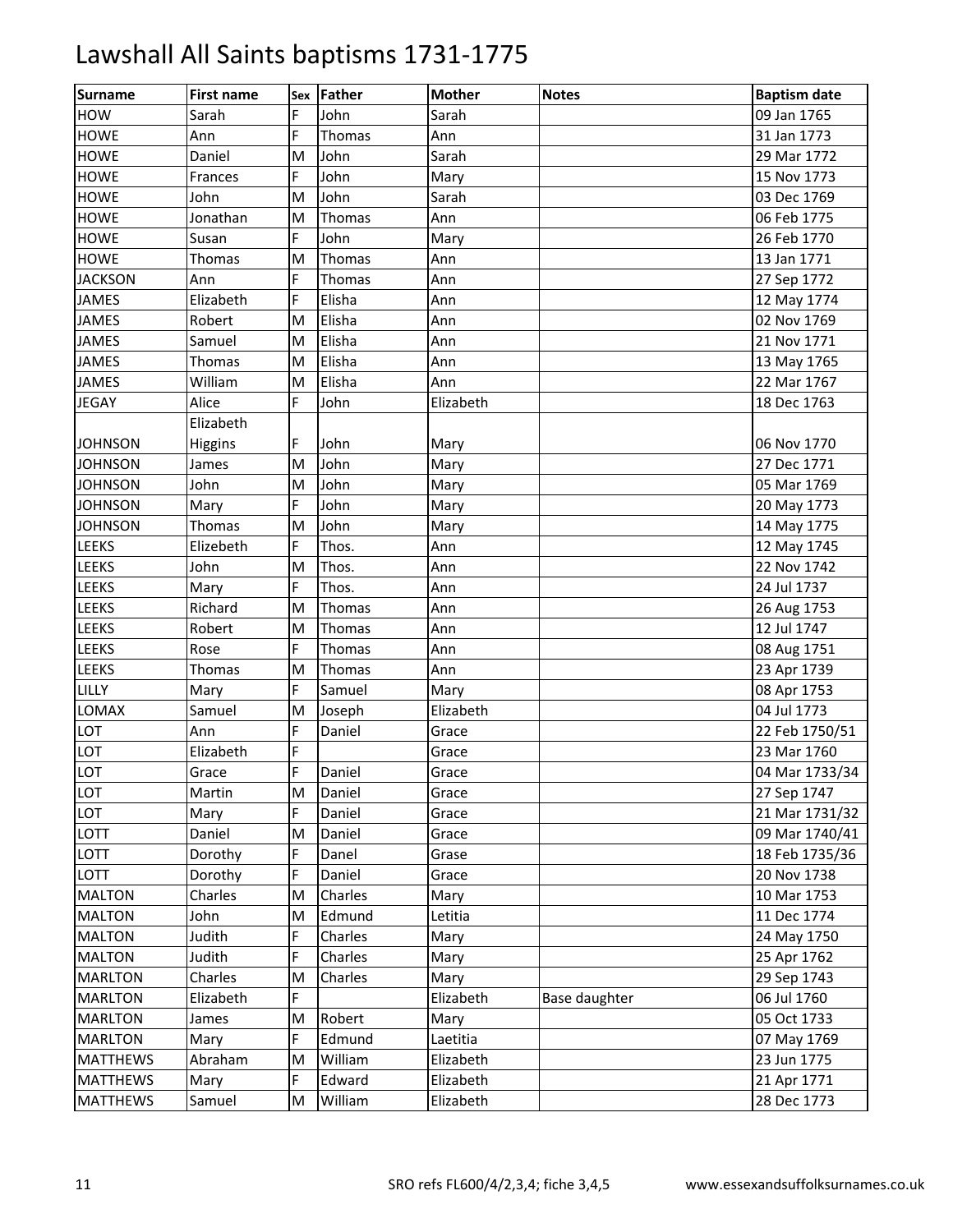| <b>Surname</b>     | <b>First name</b> |   | Sex Father | <b>Mother</b> | <b>Notes</b>                | <b>Baptism date</b> |
|--------------------|-------------------|---|------------|---------------|-----------------------------|---------------------|
| <b>MATTHEWS</b>    | William           | M | Edward     | Elizabeth     |                             | 24 Feb 1773         |
| <b>MATTHEWS</b>    | William           | M | Edward     | Elizabeth     |                             | 11 Jul 1774         |
| <b>MATTHEWS</b>    | William           | M | Willm.     | Elizabeth     |                             | 24 Nov 1771         |
| <b>MAXHAM</b>      | Ursula            | F |            | Sarah         | Base daughter               | 08 Oct 1769         |
| <b>MAXIM</b>       | James             | M | James      | Sarah         |                             | 30 Jul 1742         |
| <b>MIDDLEDITCH</b> | Thomas            | M | Thomas     | Elizabeth     |                             | 08 Apr 1764         |
| <b>MILLES</b>      | Johnshels?        | M | Thomas     | Sary          |                             | 27 Jul 1736         |
| <b>MOLTEN</b>      | Thomas            | M | Edmund     | Elizabeth     |                             | 21 Mar 1755         |
| <b>MOLTEN</b>      | William           | M | Charles    | Mary          |                             | 09 Mar 1755         |
| <b>MOLTON</b>      | Charles           | M | Charles    | Mary          |                             | 29 Feb 1756         |
| <b>MOLTON</b>      | Richard           | M | Charles    | Mary          |                             | 05 Feb 1758         |
| <b>MOLTON</b>      | Richard           | M | Charles    | Mary          |                             | 13 Apr 1759         |
| <b>MOLTON</b>      | Robert            | M |            | Elizabeth     | Base son                    | 17 Jun 1759         |
| <b>MOORE</b>       | Elizabeth         | F | William    | Sarah         |                             | 13 Jun 1773         |
| <b>MOORE</b>       | Sarah             | F | Willm.     | Sarah         |                             | 29 Oct 1769         |
| <b>MOORE</b>       | Susan             | F | William    | Sarah         |                             | 09 Jul 1775         |
| <b>MOORE</b>       | William           | M | William    | Sarah         |                             | 07 Jul 1771         |
| MOSS               | Elizabeth         | F | Philip     | Elizabeth     |                             | 17 Nov 1771         |
| <b>MOSS</b>        | John              | M | Philip     | Elizabeth     |                             | 28 Feb 1768         |
| <b>MOSS</b>        | Philip            | M | Philip     | Elizabeth     |                             | 08 Nov 1765         |
| <b>MOSS</b>        | William           | M | Philip     | Elizabeth     |                             | 29 Apr 1770         |
| <b>MOULTON</b>     | Mary              | F | Charles    | Mary          |                             | 26 Mar 1746         |
| MURILBAND          | Mary              | F | Richard    | Elizabeth     |                             | 19 Jul 1756         |
| <b>MURRILL</b>     | Charles           | M | Charles    | Judeth        |                             | 06 Jul 1738         |
| <b>MURRILL</b>     | Elizabeth         | F | Richard    | Elizabeth     |                             | 05 Nov 1754         |
| <b>MURRILL</b>     | Judeth            | F | Charles    | Judith        |                             | 18 Apr 1736         |
| <b>MURRILLS</b>    | Richard           | M | William    | Mary          |                             | 04 Jan 1756         |
| <b>MUSK</b>        | Edmund            | M | Edward     | Hannah        |                             | 02 Dec 1765         |
| <b>MUSK</b>        | Henry             | M | Edward     | Hannah        |                             | 16 Aug 1767         |
| <b>MUSK</b>        | William           | M | Edward     | Hannah        |                             | 02 Feb 1764         |
| <b>MUSKS</b>       | Edward            | M | Edward     | Hannah        |                             | 11 Jul 1761         |
| <b>NEWMAN</b>      | Mary              | F | Robert     | Ann           |                             | 16 Dec 1774         |
| <b>NEWMAN</b>      | Robert            | M | Robert     | Ann           |                             | 23 Sep 1764         |
| <b>NEWMAN</b>      | Sarah             | F | Robert     | Ann           |                             | 26 Dec 1766         |
| <b>NEWMAN</b>      | Thomas            | M | Thomas     | Mary          |                             | 25 Dec 1773         |
| <b>NEWMAN</b>      | Thomas            | M | Thomas     | Mary          |                             | 16 Jul 1775         |
| <b>NEWPORT</b>     | John              | M | John       | Ann           |                             | 31 May 1733         |
| <b>NEWPOT</b>      | <b>Betty</b>      | F | John       | Ann           |                             | 18 Oct 1731         |
| <b>NEWPOT</b>      | Sarh              | F | John       | An            |                             | 11 Jul 1736         |
| <b>NOTLEY</b>      | Edward            | M | Thomas     | Sarah         | Abode: Bradfield St. George | 25 Feb 1732/33      |
| <b>NOTLEY</b>      | Nathan            | M | Thomas     | Sarah         | Abode: Bradfield St. George | 19 Sep 1731         |
| <b>NOTLY</b>       | Deborah           | F | Thos.      | Sarah         | Abode: Bradfield St. George | 09 Mar 1734/35      |
| <b>NUMAN</b>       | Elizabeth         | F | Charles    | Mary          |                             | 24 Jan 1741/42      |
| <b>NUNN</b>        | Alice             | F | John       | Alice         |                             | 30 Aug 1734         |
| <b>NUNN</b>        | Ambross           | M | James      | Mary          |                             | 08 Mar 1750/51      |
| <b>NUNN</b>        | Catharine         | F | James      | Mary          |                             | 16 Jan 1747/48      |
| <b>NUNN</b>        | Deborah           | F | John       | Alice         |                             | 08 Jan 1757         |
| <b>NUNN</b>        | Hannah            | F | Robert     | Elizebeth     |                             | 05 Nov 1743         |
| <b>NUNN</b>        | Lucy              | F | John       | Alice         |                             | 01 May 1752         |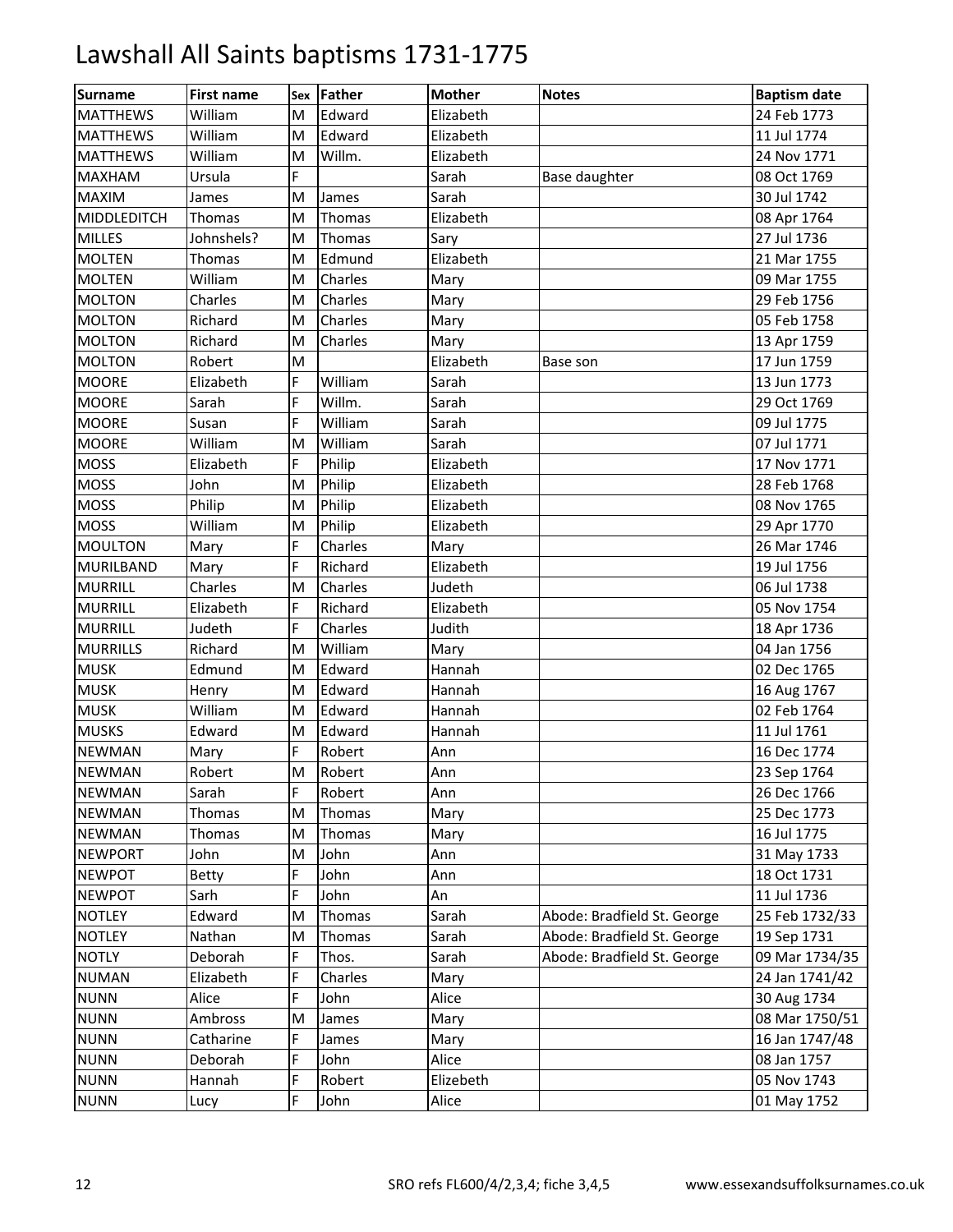| <b>Surname</b>   | <b>First name</b> | Sex | Father  | <b>Mother</b> | <b>Notes</b>                   | <b>Baptism date</b> |
|------------------|-------------------|-----|---------|---------------|--------------------------------|---------------------|
| <b>NUNN</b>      | Mary              | F   | James   | Mary          |                                | 05 Feb 1745/46      |
| <b>NUNN</b>      | Mary              | F   | James   | Mary          |                                | 28 Jan 1746/47      |
| <b>NUNN</b>      | Mary              | F   | James   | Mary          |                                | 07 Mar 1759         |
| <b>NUNN</b>      | Mary              | F   | Robert  | Elizabeth     |                                | 26 Dec 1740         |
|                  |                   |     |         |               | Day of baptism lost on page    |                     |
| <b>NUNN</b>      | Robert            | M   | Robert  | Elizabeth     | edge.                          | * Feb 1733/4        |
| <b>NUNN</b>      | Robert            | M   | Robert  | Elizabeth     |                                | 28 Nov 1735         |
| <b>NUNN</b>      | Susanna           | F   | Ambrose | Ann           |                                | 30 Sep 1744         |
| <b>NUNN</b>      | Susanna           | F   | James   | Mary          |                                | 09 Jan 1749/50      |
| <b>NUNN</b>      | Susanna           | F   | James   | Mary          |                                | 07 May 1751         |
| <b>NUNN</b>      | Susanna           | F   | John    | Alice         |                                | 11 Jun 1749         |
| <b>OLLEY</b>     | Elizabeth         | F   | Matthew | Elizabeth     |                                | 08 Mar 1742/43      |
| ORBELL           | Frances           | F   | Ambrose | Frances       |                                | 02 Aug 1774         |
|                  |                   |     |         |               |                                |                     |
| <b>OSBON</b>     | Ann               | F   | Thomas  | Ann           | Received into the Congregation | 08 Sep 1758         |
| <b>OSBON</b>     | John              | M   | Thomas  | Ann           |                                | 21 Apr 1760         |
| <b>OSBON</b>     | Mary              | F   | Thomas  | Ann           |                                | 08 Sep 1758         |
|                  |                   |     |         |               |                                |                     |
| <b>OSBON</b>     | Thomas            | M   | Thomas  | Ann           | Received into the Congregation | 08 Sep 1758         |
| <b>OSBON</b>     | William           | M   | Thomas  | Ann           |                                | 12 Mar 1762         |
| <b>OSBORNE</b>   | Sarah             | F   | Thomas  | Ann           |                                | 08 Jul 1763         |
| <b>OTLEY</b>     | Charles           | M   | Matthew | Elizabeth     |                                | 12 Feb 1758         |
| <b>OTLEY</b>     | Elizebeth         | F   | Charles | Mary          |                                | 08 Jul 1745         |
| <b>OTLEY</b>     | Mary              | F   | Charles | Mary          |                                | 15 May 1744         |
| <b>OTLEY</b>     | Mary              | F   | Matthew | Eliz.         |                                | 09 Oct 1746         |
| <b>OTLEY</b>     | Matthew           | M   | Matthew | Elizabeth     |                                | 02 Feb 1756         |
| <b>OTLEY</b>     | Samuel            | M   |         | Elizabeth     | Base son                       | 27 Dec 1761         |
| <b>OTLEY</b>     | Thomas            | M   | Matthew | Elizabeth     |                                | 25 Jan 1748/49      |
| <b>OTLEY</b>     | William           | M   | Matthew | Elizabeth     |                                | 18 Nov 1750         |
| <b>OTLY</b>      | Edmund            | M   | Matthew | Elizabeth     |                                | 01 Nov 1753         |
| <b>OTTLEY</b>    | John              | M   | Matthew | Elizabeth     |                                | 24 Jun 1741         |
| <b>PADDLE</b>    | Mary              | F   | Hugh    | Mary          |                                | 21 May 1775         |
| <b>PAGE</b>      | Elizabeth         | F   | Henry   | Elizabeth     |                                | 15 May 1774         |
| PAGE             | Elizabeth         | F   | Henry   | Mary          |                                | 05 Jul 1741         |
| PAGE             | Elizebeth         | F   | Henry   | Mary          |                                | 21 Aug 1743         |
| PAGE             | Henry             | M   | Henry   | Elizabeth     |                                | 15 Mar 1769         |
| PAGE             | Henry             | M   | Henry   | Mary          | Abode: Sumerton                | 30 Mar 1736         |
| PAGE             | Henry             | M   | Henry   | Mary          |                                | 12 Jan 1745/46      |
| PAGE             | Henry             | M   |         | Elizabeth     | Base son                       | 20 Feb 1765         |
| PAGE             | Margaret          | F   | Henry   | Elizabeth     |                                | 24 Feb 1771         |
| PAGE             | Mary              | F   | Henry   | Mary          |                                | 08 Oct 1738         |
| PAGE             | William           | M   | Henry   | Mary          |                                | 13 Nov 1748         |
| PAIN             | Sarah             | F.  | John    | Sarah         |                                | 19 Jul 1747         |
| <b>PAINN</b>     | Joshua            | M   | John    | Sarah         |                                | 20 Nov 1757         |
| <b>PARTRIDGE</b> | Elizebeth         | F   | John    | Annamaria     |                                | 27 Jan 1744/45      |
| <b>PARTRIDGE</b> | Hannah            | F   | John    | Ann           |                                | 30 Jul 1742         |
| <b>PARTRIDGE</b> | Maria             | F   |         | Sarah         | Base daughter                  | 05 Jan 1772         |
| <b>PARTRIDGE</b> | Sarah             | F   | John    | Annamaria     |                                | 15 Jul 1747         |
| <b>PATRIDGE</b>  | Mary              | F   | John    | Ann           |                                | 02 May 1734         |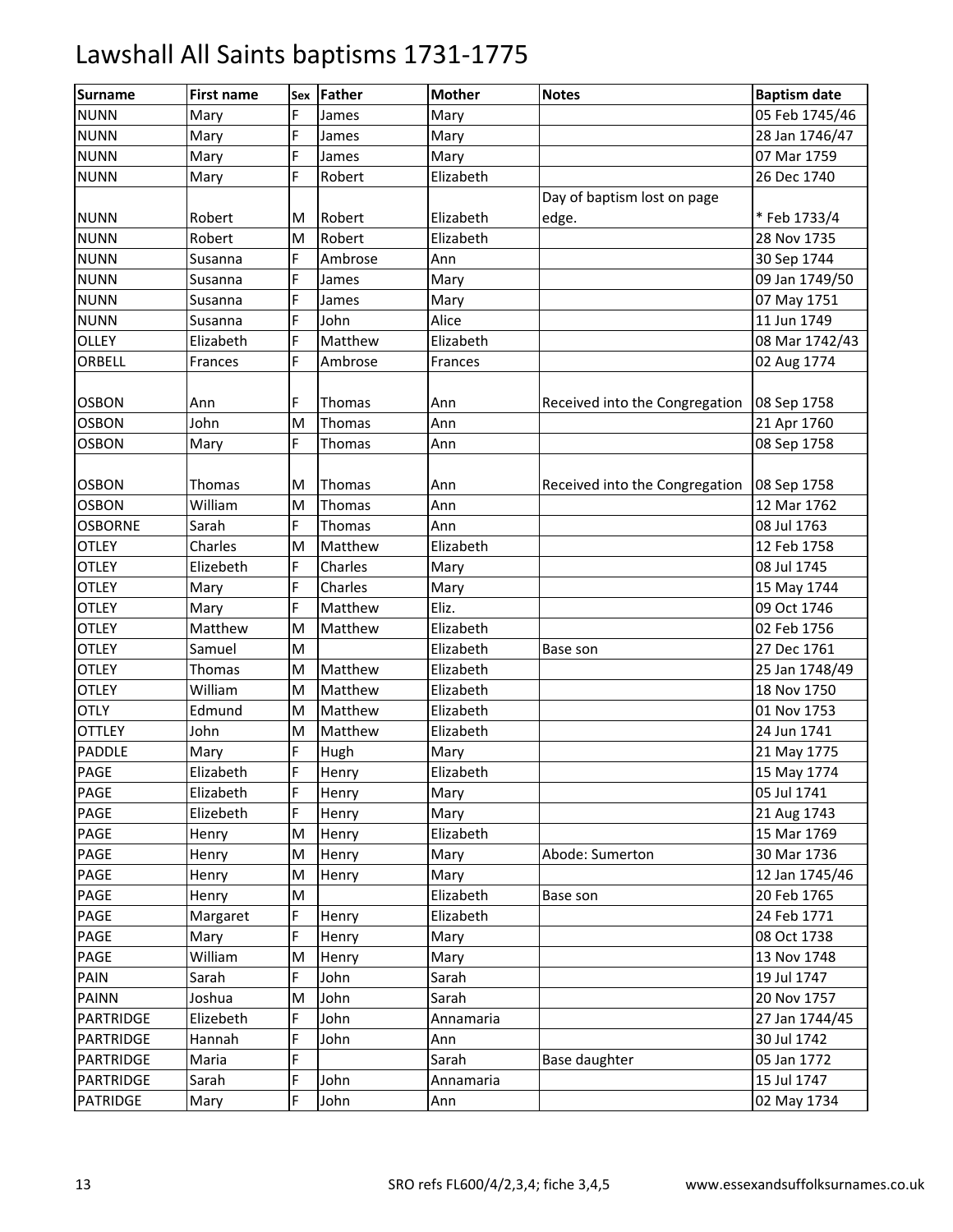| <b>Surname</b>  | <b>First name</b> |    | Sex Father | <b>Mother</b> | <b>Notes</b>                  | <b>Baptism date</b> |
|-----------------|-------------------|----|------------|---------------|-------------------------------|---------------------|
|                 |                   |    |            |               | Surname unclear - Patridge or |                     |
| <b>PATRIDGE</b> | Susanna           | F  | John       | Annamaria     | Batridge?                     | 11 Mar 1749/50      |
| <b>PATTREG</b>  | Ann               | F  | .<br>Jno.  | Ann           |                               | 28 Sep 1739         |
| <b>PATTREG</b>  | Samll.            | M  | John       |               |                               | 09 Jan 1736/37      |
| <b>PAUSEY</b>   | Thomas            | M  | John       | Deborah       |                               | 24 Jun 1748         |
| <b>PAUSEY</b>   | William           | M  | William    | Mary          |                               | 27 Dec 1749         |
| <b>PAUSEY</b>   | Willm.            | M  | John       | Deborah       |                               | 28 Oct 1744         |
| <b>PAWSEY</b>   | Ambross           | M  | William    | Mary          |                               | 24 Jun 1751         |
| <b>PAWSEY</b>   | Ann               | F  | John       | Susanna       |                               | 13 Mar 1763         |
| PAWSEY          | Deborah           | F  | Jno.       | Deborah       |                               | 22 Mar 1738/39      |
| <b>PAWSEY</b>   | Deborah           | F  | John       | Deborah       |                               | 11 Oct 1742         |
| <b>PAWSEY</b>   | Elizabeth         | F  | John       | Susan         |                               | 19 May 1765         |
| <b>PAWSEY</b>   | Elizabeth         | F  | William    | Elizabeth     |                               | 10 Jul 1764         |
| <b>PAWSEY</b>   | Frances           | F  |            | Sarah         | Base daughter                 | 17 Sep 1758         |
| <b>PAWSEY</b>   | James             | M  | John       | Susanna       |                               | 22 Oct 1758         |
| <b>PAWSEY</b>   | Jno.              | M  | John       | Deborah       |                               | 30 May 1740         |
| <b>PAWSEY</b>   | John              | M  | John       | Mary          |                               | 11 May 1753         |
| <b>PAWSEY</b>   | Martha            | F  |            | Sarah         | Base daughter                 | 25 Jan 1761         |
| <b>PAWSEY</b>   | Mary              | F  | John       | Deborah       |                               | 27 Sep 1750         |
| PAWSEY          | Mary              | F  | John       | Susanna       |                               | 05 Oct 1760         |
| <b>PAWSEY</b>   | Philip            | M  | John       | Deborah       |                               | 30 Jun 1741         |
| <b>PAWSEY</b>   | Sarah             | F  | John       | Susanna       |                               | 09 Oct 1757         |
| <b>PAWSEY</b>   | Sarah             | F  | William    | Elizabeth     |                               | 03 Nov 1765         |
| <b>PAWSEY</b>   | Willm.            | M  | John       | Deborah       |                               | 12 Mar 1746/47      |
| <b>PAYN</b>     | Robert            | M  | John       | Sarah         |                               | 27 Sep 1761         |
| <b>PAYNE</b>    | Ambrose           | M  | John       | Sarah         |                               | 12 Jun 1743         |
| <b>PAYNE</b>    | Elizabeth         | F  | John       | Sarah         |                               | 27 Dec 1751         |
| <b>PAYNE</b>    | James             | M  | John       | Sarah         |                               | 21 Mar 1756         |
| <b>PAYNE</b>    | John              | M  | John       | Sarah         |                               | 05 Aug 1744         |
| <b>PAYNE</b>    | Margaret          | F  | John       | Sarah         |                               | 24 Feb 1753         |
| <b>PAYNE</b>    | Mary              | F  | John       | Sarah         |                               | 04 Aug 1754         |
| <b>PAYNE</b>    | Robert            | M  | John       | Sarah         |                               | 09 Sep 1750         |
| <b>PAYNE</b>    | William           | M  | John       | Sarah         |                               | 10 Sep 1749         |
| <b>PENTNEY</b>  | Elizabeth         | F  | John       | Elizabeth     |                               | 18 Dec 1748         |
| <b>PENTNY</b>   | Thomas            | M  | John       | Eliz.         |                               | 16 Jun 1745         |
| <b>PERRY</b>    | John              | M  | John       | Sarah         |                               | 09 Mar 1764         |
| <b>PERRY</b>    | Sarah             | F  | John       |               |                               | 11 Apr 1765         |
| <b>PLASANTS</b> | Susan             | F  | Morrise    | Susan         |                               | 04 Jan 1737/38      |
| PLEASANTS       | Charles           | M  | Morrice    | Susan         |                               | 05 Oct 1740         |
| PLEASANTS       | Martha            | F  | Morris     | Elizabeth     |                               | 21 Sep 1766         |
| PLEASENCE       | Morriss           | M  | Morriss    | Elizabeth     |                               | 26 Jul 1761         |
| <b>PLESANTS</b> | Martha            | F  | Morris     | Susan         |                               | 07 Jul 1743         |
| PLESSENCE       | Charles           | M  | Morris     | Elizabeth     |                               | 02 Oct 1763         |
| PRIGG           | Elizabeth         | F. | Samuel     | Elizabeth     |                               | 24 Jun 1774         |
| <b>PUNG</b>     | James             | M  | James      | Ann           |                               | 28 Apr 1745         |
| <b>PUNG</b>     | Samuel            | M  |            | Ann           |                               | 11 Jun 1752         |
| RANSOM          | Ann               | F  | William    | Hannah        |                               | 01 Jan 1753         |
| RANSOM          | Elizabeth         | F  | Willm.     | Susan         |                               | 10 Oct 1742         |
| RANSOM          | Isabella          | F  | James      | Martha        |                               | 18 Apr 1775         |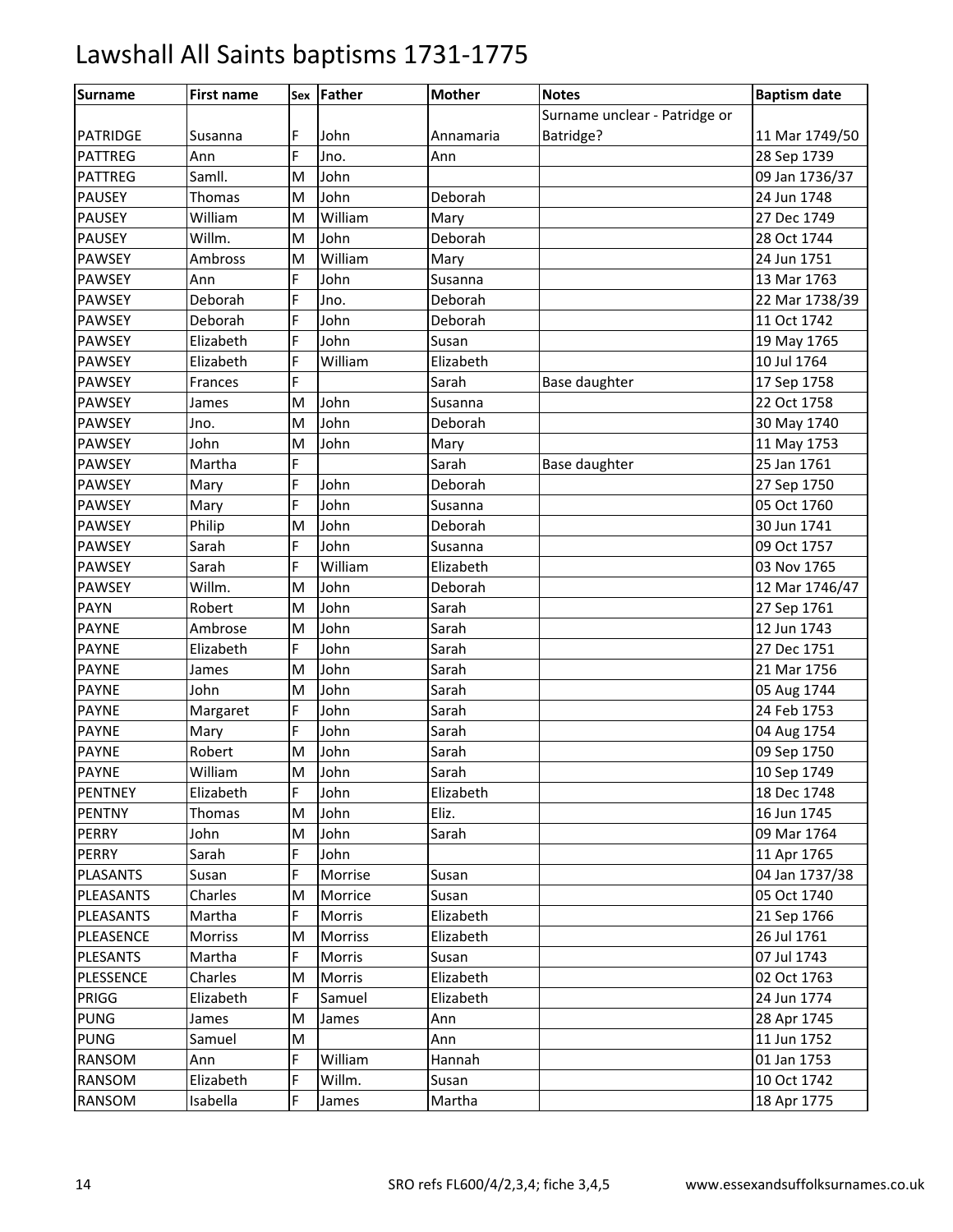| <b>Surname</b>     | <b>First name</b> | Sex | Father  | <b>Mother</b> | <b>Notes</b>      | <b>Baptism date</b> |
|--------------------|-------------------|-----|---------|---------------|-------------------|---------------------|
| <b>RANSOM</b>      | James             | M   | William | Hannah        |                   | 03 May 1754         |
| <b>RANSOM</b>      | James             | M   | William | Susannah      |                   | 23 Apr 1749         |
| <b>RANSOM</b>      | Mary              | F.  | William | Susan         |                   | 22 Jul 1744         |
| <b>RANSOM</b>      | Sarah             | F   | Willm.  | Susan         |                   | 01 Feb 1746/47      |
| <b>RANSOM</b>      | William           | M   | William | Hannah        |                   | 08 Jan 1748/49      |
| <b>RANSOM</b>      | William           | M   | William | Isabella      |                   | 19 Mar 1762         |
| <b>RANSOM</b>      | William           | M   | William | Susan         | Abode: Hartest    | 09 Mar 1740/41      |
| <b>RANSON</b>      | Alice             | F   | William | Susanna       |                   | 28 Aug 1751         |
| <b>RANSON</b>      | Hannah            | F   | William | Hannah        |                   | 01 Mar 1750/51      |
| <b>RANSON</b>      | James             | M   | William | Hannah        |                   | 08 Feb 1749/50      |
| <b>RANSON</b>      | Susan             | F   | Willm.  | Susan         | Abode: Heartest   | 11 Nov 1739         |
| <b>RASBROOKE</b>   | Sarah             | F   | George  | Sarah         |                   | 23 Jan 1774         |
| <b>ROLERSON</b>    | Samuel            | M   | Thomas  | Frances       |                   | 04 Jun 1750         |
| <b>ROLERSTON</b>   | Mary              | F   | John    | Mary          |                   | 28 Nov 1755         |
| <b>ROLFE</b>       | Thomas            |     |         | Mary          | <b>Base child</b> | 20 Mar 1768         |
| <b>ROLPH</b>       | Ann               | F   | Richard | Mary          |                   | 01 Nov 1750         |
| <b>ROLPH</b>       | John              | M   | Richd.  | Mary          |                   | 20 Mar 1746/47      |
| <b>ROLPH</b>       | Mary              | F   | Richd.  | Mary          |                   | 05 Nov 1744         |
| <b>ROLPH</b>       | Richd             | M   | Richd   | Mary          |                   | 04 Apr 1743         |
| <b>ROLPH</b>       | Robert            | M   | Richard | Mary          |                   | 01 Jun 1749         |
| <b>ROOKES</b>      | Daniel            | M   | Abraham | Eliz.         |                   | 08 Jun 1746         |
| <b>ROOKS</b>       | Abraham           | M   | Abraham | Elizabeth     |                   | 05 Jun 1741         |
| <b>ROOKS</b>       | Abraham           | M   | Abraham | Elizabeth     |                   | 03 Mar 1750/51      |
| <b>ROOKS</b>       | Abraham           | M   | Abraham | Elizabeth     |                   | 29 Apr 1753         |
| <b>ROOKS</b>       | Abraham           | M   | Abraham | Elizabeth     |                   | 28 Jan 1759         |
| <b>ROOKS</b>       | Abraham           | M   | Daniel  | Elizabeth     |                   | 13 Mar 1772         |
| <b>ROOKS</b>       | Alice             | F   | Abraham | Elizabeth     |                   | 19 Jun 1748         |
| <b>ROOKS</b>       | Daniel            | M   | Daniel  | Elizabeth     |                   | 25 Jul 1773         |
| <b>ROOKS</b>       | Mary              | F   | Daniel  | Elizabeth     |                   | 11 Apr 1770         |
| <b>ROOKS</b>       | Robert            | M   | Abraham | Elizabeth     |                   | 12 Jan 1755         |
| <b>ROOKS</b>       | Robert            | M   | Daniel  | Elizabeth     |                   | 06 Nov 1774         |
| <b>ROOLLINGSON</b> | Frances           | F   | Thos.   | Frances       |                   | 16 Jan 1734/35      |
| <b>ROOT</b>        | Mary              | F   | Edward  | Margery       |                   | 29 May 1731         |
| <b>ROULERSON</b>   | Alce              | F   | Thos.   | Frances       |                   | 27 Oct 1739         |
| <b>ROULERSON</b>   | Mary              | F.  | Willm.  | Fanny         |                   | 24 Jan 1742/43      |
| <b>ROULERSON</b>   | William           | M   | Thomas  | Frances       |                   | 05 Apr 1741         |
| <b>ROULERSTON</b>  | James             | M   | Thos.   | Frances       |                   | 15 Apr 1747         |
| <b>ROWLERSON</b>   | George            | Μ   | John    | Mary          |                   | 31 Aug 1760         |
| <b>ROWLERSON</b>   | Joseph            | M   | John    | Mary          |                   | 15 May 1763         |
| <b>ROWLERSON</b>   | Sarah             | F   | James   | Sarah         | Abode: Horringer  | 05 Nov 1766         |
| <b>ROWLERSON</b>   | Sarah             | F   | John    | Mary          |                   | 24 May 1767         |
| <b>ROWLING</b>     | Jemima            | F   | Willm.  | Susanna       |                   | 16 Mar 1764         |
| <b>ROWLING</b>     | Susanna           | F   | William | Susanna       |                   | 14 Dec 1762         |
| <b>ROWLING</b>     | William           | M   | William | Susanna       |                   | 02 May 1766         |
| <b>ROWLINGSON</b>  | Thomas            | M   | Thomas  | Frances       |                   | 31 May 1753         |
| <b>ROWLINGSON</b>  | William           | M   | Samuel  | Elizabeth     |                   | 30 Dec 1753         |
| <b>ROWLINSON</b>   | Samuel            | M   | Samuel  | Elizabeth     |                   | 20 Oct 1751         |
| $S[T_][A_][D_$     | George            | Μ   | James   | Susanna       |                   | 18 Oct 1750         |
| SAMSOM             | John              | M   | John    | Mary          |                   | 01 May 1760         |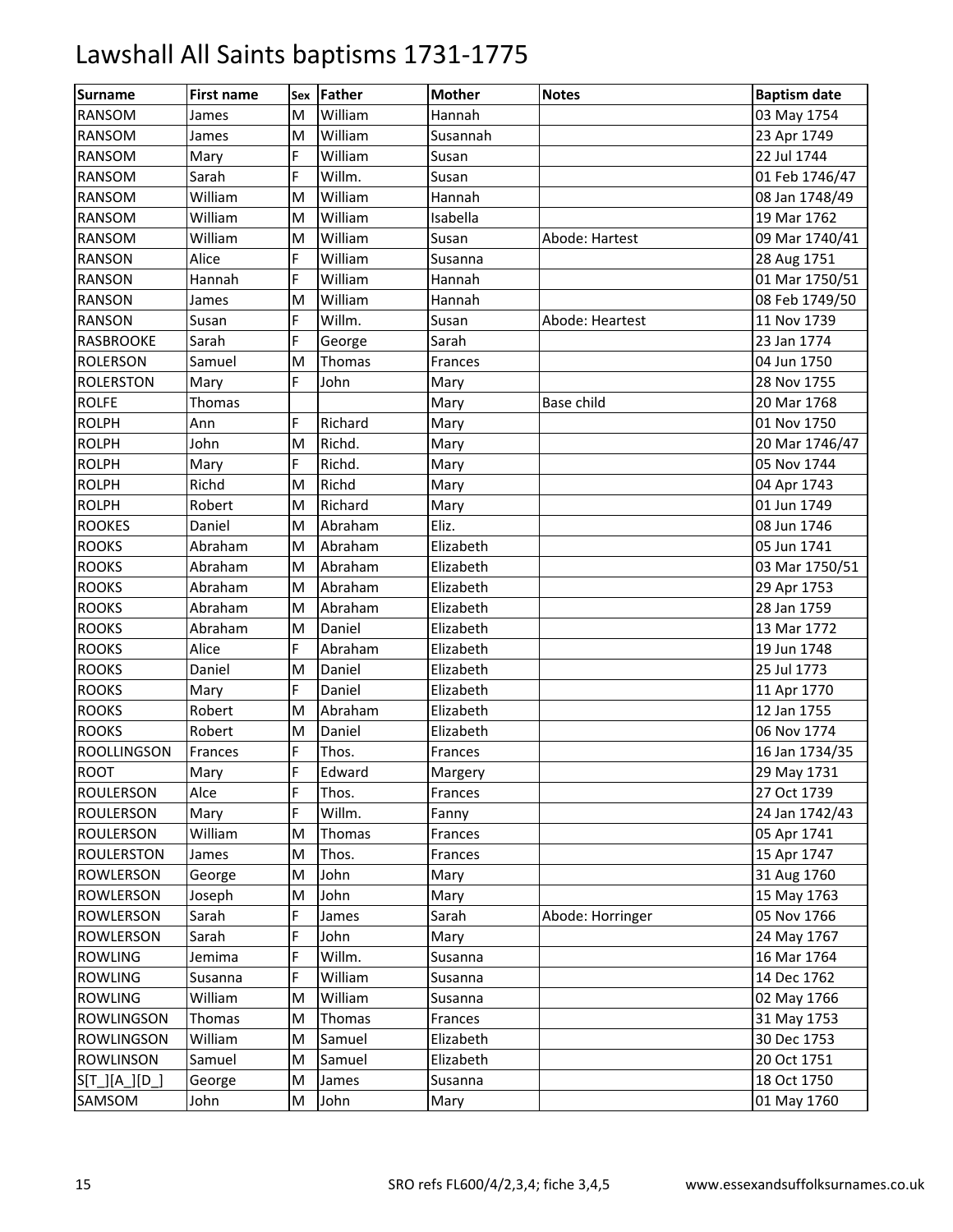| <b>Surname</b>  | <b>First name</b> |    | Sex Father | <b>Mother</b> | <b>Notes</b> | <b>Baptism date</b> |
|-----------------|-------------------|----|------------|---------------|--------------|---------------------|
| SAMSOM          | Mary              | F  | John       | Mary          |              | 03 Jun 1758         |
| SANSON          | Robert            | M  | John       | Mary          |              | 29 Nov 1761         |
| SANSUM          | Arthur            | M  | John       | Mary          |              | 14 Apr 1774         |
| SANSUM          | Samuel            | M  | John       | Mary          |              | 24 May 1770         |
| SANSUM          | Susan             | F  | John       | Mary          |              | 30 Jul 1772         |
| SARNSOME        | Robert            | M  | John       | Mary          |              | 13 Mar 1767         |
| SARNSOME        | Sarah             | F  | John       | Mary          |              | 03 Mar 1764         |
| <b>SARNSOME</b> | Sarah             | F  | John       | Mary          |              | 22 Apr 1765         |
| <b>SATCH</b>    | John              | M  | Samuel     | Mary          |              | 09 Oct 1747         |
| <b>SELLET</b>   | Sarah             | F. | George     | Sarah         |              | 10 Feb 1735/36      |
| <b>SHELLY</b>   | Eliz.             | F  | Willm.     | Eliz.         |              | 12 Apr 1747         |
| <b>SHELLY</b>   | Mary              | F  | William    | Elizabeth     |              | 05 Aug 1754         |
| <b>SHELLY</b>   | Sarah             | F  | William    | Elizabeth     |              | 02 Jan 1757         |
| <b>SHELLY</b>   | Susanna           | F  | William    | Elizabeth     |              | 23 Aug 1752         |
| <b>SHELLY</b>   | Willm.            | M  | William    | Elizebeth     |              | 13 Feb 1744/45      |
| <b>SHILLY</b>   | John              | M  | William    | Elizabeth     |              | 01 Oct 1749         |
| <b>SILLET</b>   | George            | M  | George     | Hannah        |              | 26 Dec 1773         |
| <b>SILLETT</b>  | George            | M  | George     | Sarah         |              | 24 Oct 1737         |
| <b>SIMPSON</b>  | John              | M  | Thomas     | Sarah         |              | 12 Apr 1761         |
| <b>SIMPSON</b>  | Thomas            | M  | Thomas     | Sarah         |              | 23 May 1756         |
| <b>SIMSON</b>   | Mordecai          | M  | Thomas     | Sarah         |              | 09 Mar 1759         |
| <b>SKINNER</b>  | Elizabeth         | F  | Isaac      | Elen          |              | 15 Jan 1754         |
| <b>SKINNER</b>  | Elizabeth         | F  | John       | Elizabeth     |              | 10 Oct 1759         |
| <b>SKINNER</b>  | George            | M  | Isaac      | Elen          |              | 19 Sep 1756         |
| <b>SKINNER</b>  | Rachel            | F  | Isaac      | Elen          |              | 01 Jun 1760         |
| <b>SKINNER</b>  | William           |    |            | Elizabeth     | Base child   | 23 Mar 1770         |
| SMITH           | Alice             | F  | William    | Ann           |              | 03 Jul 1744         |
| <b>SMITH</b>    | Ann               | F  | Henry      | Ann           |              | 08 Aug 1743         |
| <b>SMITH</b>    | Ann               | F  | Henry      | Ann           |              | 15 Mar 1746/47      |
| <b>SMITH</b>    | Ann               | F. | John       | Elizabeth     |              | 08 Oct 1759         |
| <b>SMITH</b>    | Ann               | F  | William    | Ann           |              | 22 Apr 1739         |
| <b>SMITH</b>    | Anthony           | M  | Henry      | Ann           |              | 03 Feb 1744/45      |
| <b>SMITH</b>    | Charles           | M  | Charles    | Mary          |              | 30 Mar 1763         |
| <b>SMITH</b>    | Elizabeth         | F  | Charles    | Mary          |              | 14 Aug 1768         |
| <b>SMITH</b>    | Elizabeth         | F. | John       | Elizabeth     |              | 27 Feb 1756         |
| <b>SMITH</b>    | Elizabeth         | F  | Willm.     | Ann           |              | 06 Feb 1742/43      |
| <b>SMITH</b>    | Elizabeth         | F  | Willm.     | Elizabeth     |              | 12 Aug 1770         |
| <b>SMITH</b>    | George            | M  | George     | Elizabeth     |              | 29 Nov 1759         |
| <b>SMITH</b>    | George            | M  | George     | Sarah         |              | 12 May 1758         |
| <b>SMITH</b>    | George            | M  | Robert     | Frances       |              | 02 Apr 1749         |
| <b>SMITH</b>    | George            | M  | Thos.      | Eliz.         |              | 15 Sep 1743         |
| <b>SMITH</b>    | James             | M  | George     | Mary          |              | 10 Nov 1765         |
| <b>SMITH</b>    | John              | M  | George     | Sarah         |              | 21 Oct 1762         |
| <b>SMITH</b>    | John              | M  | Henry      | Ann           |              | 02 Mar 1747/48      |
| <b>SMITH</b>    | John              | M  | John       | Elizabeth     |              | 18 Mar 1753         |
| <b>SMITH</b>    | John              | M  | John       | Ledy          |              | 05 Nov 1736         |
| <b>SMITH</b>    | John              | M  | Robert     | Catherine     |              | 12 Dec 1733         |
| <b>SMITH</b>    | John              | M  | Robert     | Frances       |              | 12 Jun 1743         |
| <b>SMITH</b>    | John              | M  | Robt.      | Katherine     |              | 14 Sep 1737         |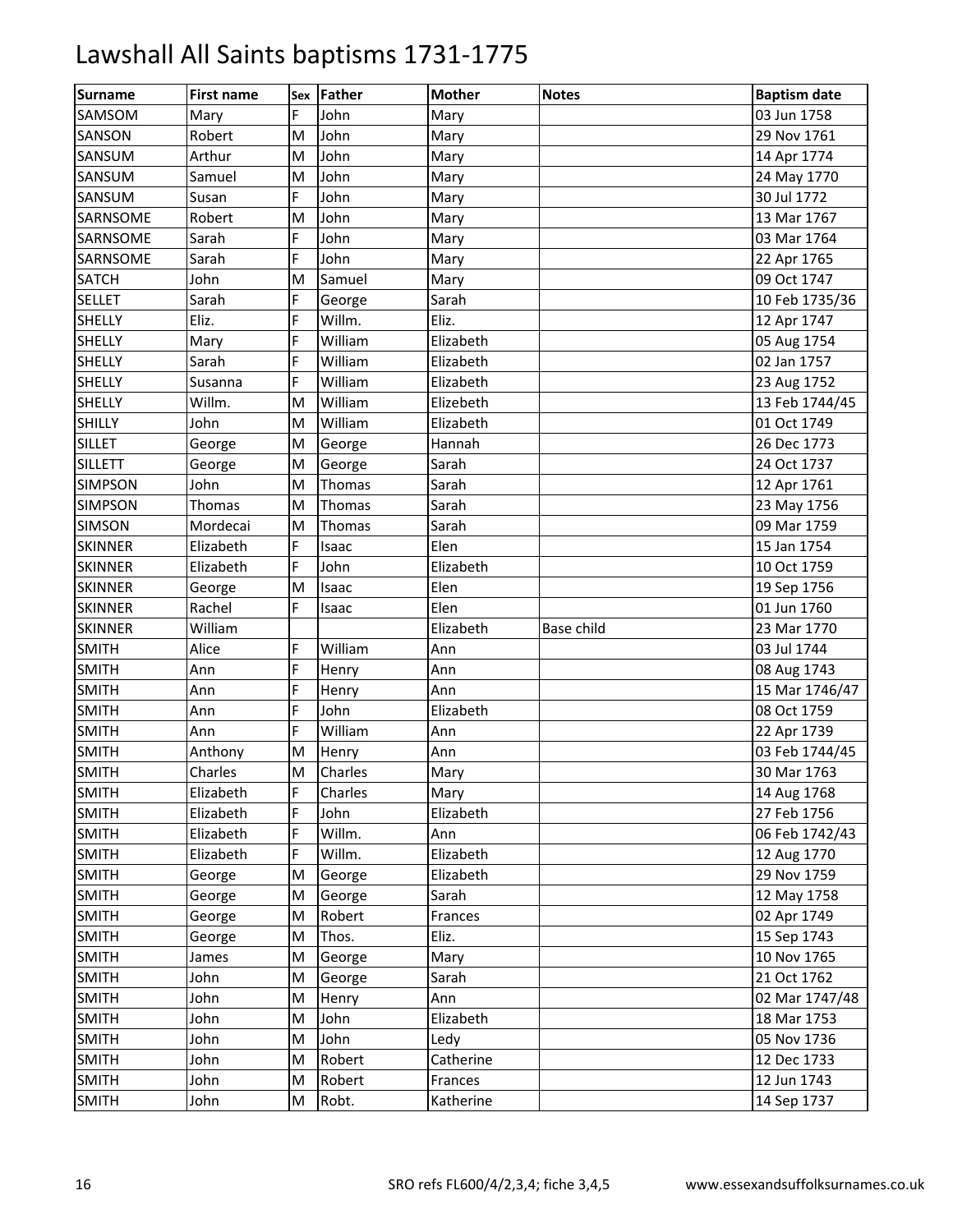| <b>Surname</b> | <b>First name</b> | Sex | Father  | <b>Mother</b>  | <b>Notes</b> | <b>Baptism date</b> |
|----------------|-------------------|-----|---------|----------------|--------------|---------------------|
| <b>SMITH</b>   | John              | M   | William | Ann            |              | 06 Mar 1754         |
| <b>SMITH</b>   | Lidia             |     | Robert  | Francis        |              | 11 Nov 1747         |
| <b>SMITH</b>   | Lucey             | F   | Thomas  | Elizebeth      |              | 11 Aug 1747         |
| <b>SMITH</b>   | Martha            | F.  | Henry   | Ann            |              | 11 May 1755         |
| <b>SMITH</b>   | Martha            | F   | Henry   | Sarah          |              | 30 Dec 1738         |
| <b>SMITH</b>   | Mary              | F   | Henry   | Sarah          |              | 22 Sep 1735         |
| <b>SMITH</b>   | Mary              | F   | Robert  | <b>Frances</b> |              | 22 Dec 1751         |
| <b>SMITH</b>   | Robert            | M   | Henry   | Ann            |              | 01 Mar 1750/51      |
| <b>SMITH</b>   | Robert            | M   | Robert  | Catherine      |              | 27 Jan 1734/35      |
| <b>SMITH</b>   | Robert            | M   | Thomas  | Elizabeth      |              | 05 Jul 1733         |
| <b>SMITH</b>   | Robert            | M   | Thomas  | Elizabeth      |              | 18 Nov 1735         |
| <b>SMITH</b>   | Samuel            | M   | George  | Mary           |              | 09 May 1767         |
| <b>SMITH</b>   | Samuel            | M   | Robart  | Frances        |              | 23 May 1754         |
| <b>SMITH</b>   | Sarah             | F   | George  | Sarah          |              | 20 Mar 1761         |
| <b>SMITH</b>   | Sarah             | F   | Henry   | Sarah          |              | 04 Mar 1732/33      |
| <b>SMITH</b>   | Sarah             | F   | William | Ann            |              | 28 Jun 1741         |
| <b>SMITH</b>   | Susan             | F   | Robert  | Frances        |              | 01 Nov 1744         |
| <b>SMITH</b>   | Susan             | F   | Thos.   | Elizabeth      |              | 24 Oct 1737         |
| <b>SMITH</b>   | Thomas            | M   | Robert  | Frances        |              | 02 Feb 1745/46      |
| <b>SMITH</b>   | Thomas            | M   | Thomas  | Elizabeth      |              | 20 Jan 1731/32      |
| <b>SMITH</b>   | William           | M   | Robert  | Catherine      |              | 06 May 1739         |
| <b>SMITH</b>   | William           | M   | Thos.   | Elizabeth      |              | 28 Oct 1740         |
| <b>SMITH</b>   | William           | M   | William | Eliz.          |              | 29 May 1763         |
| <b>SMITH</b>   | William           | M   |         | Elizabeth      | Base son     | 09 Jun 1734         |
| <b>SMITH</b>   | Willm.            | M   | William | Ann            |              | 10 May 1747         |
| <b>SMYTH</b>   | Charles           | M   | Thomas  | Elizabeth      |              | 23 Apr 1742         |
| SNAYSDELL      | Elizabeth         | F   | Ambrose | Mary           |              | 22 Jan 1764         |
| SNELL          | Phebe             | F   | Joseph  | Martha         |              | 02 Sep 1764         |
| SPARROW        | John              | M   | Samuel  | Susanna        |              | 24 Jun 1762         |
| SPARROW        | Mary              | F.  | Samuel  | Susanna        |              | 16 Nov 1758         |
| SPARROW        | Nathaniel         | M   | Samuel  | Susanna        |              | 06 Dec 1765         |
| SPARROW        | Nathaniel         | M   | Samuel  | Susanna        |              | 01 Oct 1769         |
| <b>SPARROW</b> | Samuel            | M   | Samuel  | Susanna        |              | 26 Sep 1760         |
| SPARROW        | Sarah             | F   | Samuel  | Susanna        |              | 19 Dec 1763         |
| SPARROW        | Thomas            | M   | Samuel  | Susanna        |              | 11 Jun 1767         |
| <b>STERNE</b>  | George            | M   | George  | Susan          |              | 04 May 1769         |
| <b>STERNE</b>  | Susan             | F   | George  | Susan          |              | 01 Jan 1768         |
| <b>STEWARD</b> | Ann               | F   | David   | Elizabeth      |              | 13 Feb 1736/37      |
| <b>STEWARD</b> | Daniel            | M   | John    | Elizabeth      |              | 17 May 1767         |
| <b>STEWARD</b> | Edward            | M   | John    | Elizabeth      |              | 30 Mar 1766         |
| <b>STEWARD</b> | Elizabeth         | F   | John    | Elizabeth      |              | 20 Jan 1760         |
| STEWARD        | John              | M   | John    | Elizabeth      |              | 29 Apr 1753         |
| <b>STEWARD</b> | Martha            | F   | David   | Elizabeth      |              | 18 Sep 1731         |
| <b>STEWARD</b> | Mary              | F.  | John    | Elizabeth      |              | 17 Jul 1763         |
| <b>STEWARD</b> | Robert            | M   | John    | Elizabeth      |              | 06 Apr 1755         |
| <b>STEWARD</b> | Robert            | M   | John    | Elizabeth      |              | 30 Jun 1771         |
| <b>STEWARD</b> | Sarah             | F   | David   | Elizabeth      |              | 28 Dec 1735         |
| <b>STEWARD</b> | Sarah             | F   | David   | Elizabeth      |              | 26 Aug 1739         |
| <b>STEWARD</b> | Susanna           | F   | David   | Elizabeth      |              | 16 Sep 1733         |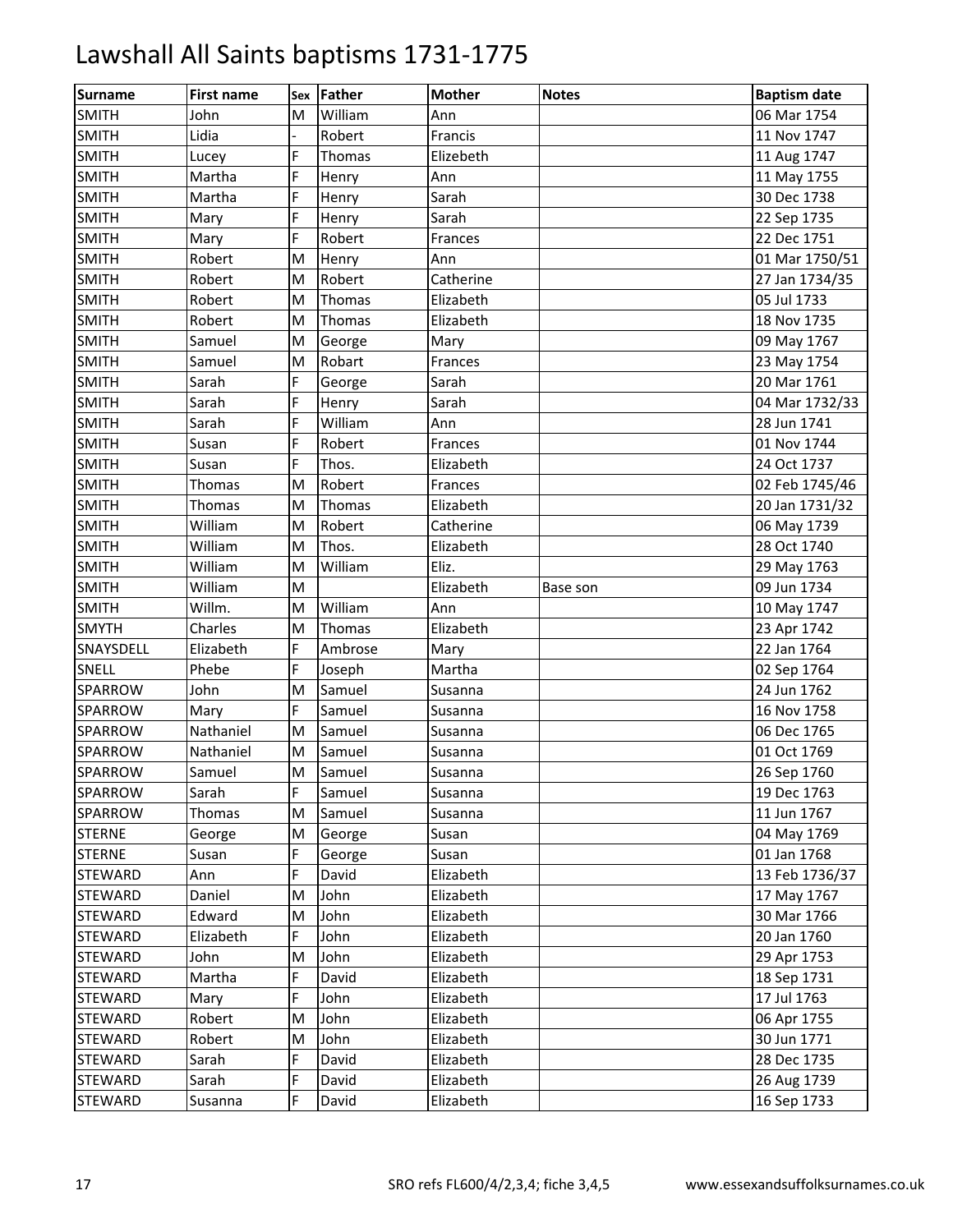| <b>Surname</b>   | <b>First name</b> | Sex | <b>Father</b> | <b>Mother</b> | <b>Notes</b>             | <b>Baptism date</b> |
|------------------|-------------------|-----|---------------|---------------|--------------------------|---------------------|
| <b>STUTTERS</b>  | Edward            | M   | Thomas        | Ann           | Abode: Stanningfield     | 04 Aug 1763         |
| <b>SUTTEN</b>    | Mary              | F   | John          | Mary          |                          | 25 Dec 1737         |
| <b>SUTTON</b>    | Elizabeth         | F   | John          | Mary          |                          | 20 Feb 1742/43      |
| <b>SUTTON</b>    | George            | M   | John          | Mary          | George & Sarah, twins of | 25 Feb 1749/50      |
| <b>SUTTON</b>    | George            | M   |               | Ann           | Base son                 | 09 Nov 1760         |
| <b>SUTTON</b>    | John              | M   | John          | Mary          |                          | 12 May 1745         |
| <b>SUTTON</b>    | Mary              | F   |               | Ann           | Base daughter            | 26 Aug 1759         |
| <b>SUTTON</b>    | Mary              | F   |               | Ann           | Base daughter            | 17 Jun 1764         |
| <b>SUTTON</b>    | Sarah             | M   | John          | Mary          | George & Sarah, twins of | 25 Feb 1749/50      |
| <b>SYMONDS</b>   | Ann               | F   | Thomas        | Susanna       |                          | 19 Nov 1769         |
| <b>SYMONDS</b>   | James             | M   | Thomas        | Susanna       |                          | 04 Jun 1764         |
| <b>SYMONDS</b>   | John              | M   | Thomas        | Susan         |                          | 04 Jul 1773         |
| SYMONDS          | Mark              | M   | Thomas        | Susanna       |                          | 26 Apr 1767         |
| <b>SYMONDS</b>   | Susan             | F.  | Thos.         | Susanna       |                          | 27 Apr 1772         |
| <b>SYMONDS</b>   | Thomas            | M   | Thos.         | Susanna       |                          | 27 Apr 1772         |
| <b>TABELLL</b>   | William           | M   | Robert        | Elizabeth     |                          | 07 Aug 1748         |
| <b>TAILOR</b>    | Ann               | F   |               | Margeret      | Base daughter            | 21 Jan 1759         |
| <b>TALBOT</b>    | Ann               | F   | Sarjeant      | Elizabeth     |                          | 07 Apr 1774         |
| <b>TALBOT</b>    | Mary              | F   | Sarjeant      | Elizabeth     |                          | 01 Oct 1772         |
| <b>TALBOT</b>    | Thomas            | M   | Sarjeant      | Elizabeth     |                          | 06 Dec 1770         |
| <b>TALBOTT</b>   | Elizabeth         | F   | Sarjeant      | Elizabeth     |                          | 01 Oct 1765         |
| <b>TALBOTT</b>   | Sarjeant          | F   | Sarjeant      | Elizabeth     |                          | 23 Oct 1766         |
| <b>TALBOTT</b>   | Thomas            | M   | Sarjeant      | Elizabeth     |                          | 24 Nov 1768         |
| <b>TAYLOR</b>    | Margaret          | F   | John          | Margaret      |                          | 27 Oct 1751         |
| <b>TAYLOR</b>    | Mary              | F   | Samll.        | Tabytha       |                          | 25 May 1735         |
| <b>TAYLOR</b>    | Priscilla         | F   |               | Margaret      | Base daughter            | 27 Apr 1757         |
| <b>THEABOLD</b>  | George            | M   | Robert        | Elizabeth     |                          | 03 Mar 1756         |
| <b>THEABOLD</b>  | Martha            | F   | Robert        | Elizabeth     |                          | 15 Jan 1758         |
| <b>THEOBALD</b>  | Charles           | M   | William       | Elizabeth     |                          | 17 Mar 1773         |
| <b>THEOBALD</b>  | Elizebeth         | F   | Robert        | Elizebeth     |                          | 25 Sep 1743         |
| <b>THEOBALD</b>  | John              | M   | Robert        | Elizabeth     |                          | 12 Jun 1751         |
| <b>THEOBALD</b>  | Robert            | M   | Robert        | Eliz.         |                          | 01 Jan 1744/45      |
| <b>TODD</b>      | Daniel            | M   | Daniel        | Sarah         |                          | 07 Mar 1773         |
| <b>TODD</b>      | James             | M   | Daniel        | Sarah         |                          | 14 May 1775         |
| <b>TODD</b>      | Sarah             | F.  | Daniel        | Sarah         |                          | 16 Apr 1769         |
| <b>TODD</b>      | Sarah             | F   | Daniel        | Sarah         |                          | 20 Feb 1771         |
| <b>TODD</b>      | William           | M   | Daniel        | Sarah         |                          | 25 Jan 1767         |
| <b>TURNER</b>    | Elizabeth         | F   | Jonathan      | Elizabeth     |                          | 10 Sep 1749         |
| <b>TURNER</b>    | Elizabeth         | F   | Ruben         | Elizabeth     |                          | 22 Jun 1755         |
| <b>TURNER</b>    | Jonathan          | M   | Jonathan      | Elizabeth     |                          | 02 Feb 1750/51      |
| <b>TURNER</b>    | Mary              | F   | Jonathan      | Elizabeth     |                          | 18 Feb 1753         |
| <b>TURNER</b>    | Rebecca           | F   | Jonathan      | Elizabeth     |                          | 10 Dec 1758         |
| <b>TURNER</b>    | Robert            | M   | Ruben         | Elizabeth     |                          | 04 Sep 1751         |
| <b>TURNER</b>    | Robert            | M   | Ruben         | Elizabeth     |                          | 10 Mar 1753         |
| <b>TURNER</b>    | Sarah             | F   | Ruben         | Elizabeth     |                          | 17 May 1757         |
| <b>TURNER</b>    | William           | M   | Jonathan      | Elizabeth     |                          | 13 Apr 1755         |
| <b>UNDERWOOD</b> | John              | M   | Robert        | Mary          |                          | 19 Feb 1759         |
| <b>UNDERWOOD</b> | Mary              | F   | Robert        | Mary          |                          | 11 Apr 1757         |
| <b>UNDERWOOD</b> | Robert            | M   | Robert        | Mary          |                          | 25 Mar 1756         |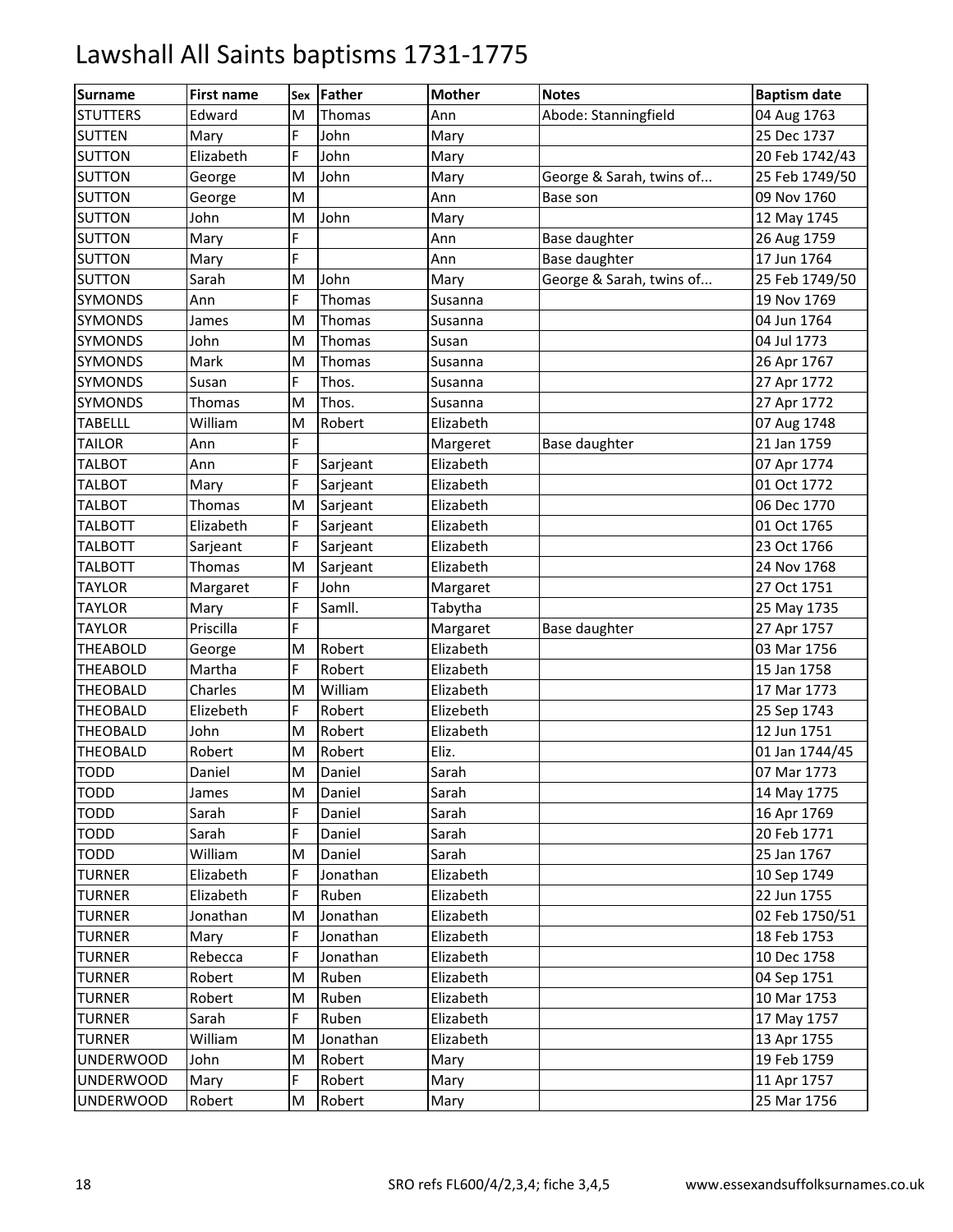| <b>Surname</b>  | <b>First name</b> |   | Sex Father  | <b>Mother</b> | <b>Notes</b>                | <b>Baptism date</b> |
|-----------------|-------------------|---|-------------|---------------|-----------------------------|---------------------|
|                 |                   |   |             |               | Day of baptism lost on page |                     |
| <b>UNGLE</b>    | Mary              | F | Henry       | Mary          | edge.                       | * Nov 1732          |
| <b>UNGLES</b>   | Amy               | F | John        | Elizabeth     |                             | 13 May 1759         |
| <b>UNGLES</b>   | Charles           | M | Henry       | Mary          |                             | 30 Jan 1746/47      |
| <b>UNGLES</b>   | Diana             | F | John        | Elizabeth     |                             | 16 Feb 1752         |
| <b>UNGLES</b>   | George            | M | John        | Elizabeth     |                             | 12 Dec 1756         |
| <b>UNGLES</b>   | Henry             | M | John        | Elizabeth     |                             | 08 Jul 1750         |
| <b>UNGLES</b>   | Henry             | M | John        | Elizabeth     |                             | 26 Dec 1762         |
| <b>UNGLES</b>   | Isaac             | M | John        | Sarah         |                             | 09 Jul 1769         |
| <b>UNGLES</b>   | James             | M | Henry       | Mary          |                             | 20 May 1739         |
| <b>UNGLES</b>   | John              | M | John        | Elizabeth     |                             | 06 Nov 1748         |
| <b>UNGLES</b>   | Mary              | F | Robert      | Mary          |                             | 06 Mar 1757         |
| <b>UNGLES</b>   | Phillip           | M | Henry       | Mary          |                             | 28 Mar 1736         |
| <b>UNGLES</b>   | Thomas            | M | John        | Elizabeth     |                             | 26 Oct 1753         |
| <b>UNGLES</b>   | Willm.            | M | John        | Elizebeth     |                             | 01 May 1747         |
| <b>VENCENT</b>  | John              | M | James       | Ann           |                             | 05 Feb 1732/33      |
| <b>VENCET</b>   | Mary              | F | Henry       | Elizebeth     |                             | 23 Mar 1759         |
| <b>VINCENT</b>  | Christian         | F | Henry       | Elizabeth     |                             | 25 Aug 1754         |
| <b>VINCENT</b>  | Edmund            | M | Henry       | Elizabeth     |                             | 01 Nov 1748         |
| <b>VINCENT</b>  | Elizabeth         | F | Henry       | Elizabeth     |                             | 12 Sep 1750         |
| <b>VINCENT</b>  | Henry             | M | Henry       | Elizebeth     |                             | 27 Aug 1744         |
| <b>VINCENT</b>  | James             | M | Henry       | Eliz.         |                             | 17 Jun 1746         |
| <b>VINCENT</b>  | Mary              | F | James       | Ann           |                             | 15 Aug 1736         |
| <b>VINCENT</b>  | Richard           | M | Henry       | Elizabeth     |                             | 06 Apr 1753         |
| <b>VINCENT</b>  | Robert            | M | Henry       | Elizabeth     |                             | 25 Jul 1756         |
| <b>VINCOM</b>   | John              | M | James       | Ann           |                             | 25 Feb 1741/42      |
| <b>WADE</b>     | Mary              | F | Caleb       | Susanna       |                             | 25 Apr 1755         |
| <b>WALES</b>    | John              | M | Francis     | Marthew       |                             | 08 Oct 1738         |
| <b>WALES</b>    | Martha            | F | Francis     | Martha        |                             | 08 Sep 1734         |
| WALLADG         | Lucy              | F | Sparrow     | Mary          |                             | 08 Apr 1759         |
| WALLEDG         | Easter            | F | Sparrow     | Mary          |                             | 22 Jul 1739         |
| WALLEDGE        | John              | M | Sparrow     | Mary          |                             | 27 Mar 1737         |
| WALLEDGE        | Sparrow           | M | Sparrow     | Mary          |                             | 12 Apr 1754         |
| WALLIDGE        | Mary              | F | Sparrow     | Mary          | Abode: Denson               | 20 Nov 1735         |
| <b>WALLIS</b>   | Thomas            | M | Francis     | Martha        |                             | 30 Dec 1732         |
| WALTER          | John              | M | John        | Mary          |                             | 05 May 1771         |
| WALTER          | Mary              | F | John        | Mary          |                             | 25 Dec 1772         |
| WALTER          | Susanna           | F | John        | Mary          |                             | 30 Apr 1775         |
| WEALS           | Mary              | F | Francis     | Martha        |                             | 12 May 1745         |
| <b>WELL</b>     | Usley             | F | William     | Mary          |                             | 15 Feb 1735/36      |
| WESTLEY         | Hannah            | F | Henry       | Eliz.         |                             | 23 Apr 1744         |
| WESTLY          | Henry             | M | Henry       | Elesabeth     |                             | 24 Aug 1742         |
| <b>WHITEROD</b> | Edward            | M | Christopher | Elizth.       |                             | 17 Sep 1773         |
| <b>WHITEROD</b> | Esther            | F | Richard     | Esther        |                             | 27 Mar 1741         |
| <b>WHITEROD</b> | Thomas            | M | Christopher | Elizabeth     |                             | 02 Jan 1775         |
| <b>WHITING</b>  | Daniel            | M | Daniel      | Elizabeth     |                             | 24 Aug 1750         |
| <b>WHITING</b>  | John              | M | Daniel      | Elizabeth     |                             | 21 Feb 1752         |
| <b>WHITING</b>  | Rebecca           | F | Daniel      | Elizabeth     |                             | 06 Jan 1747/48      |
| <b>WHITING</b>  | Rebecca           | F | Daniel      | Elizabeth     |                             | 06 Jan 1748/49      |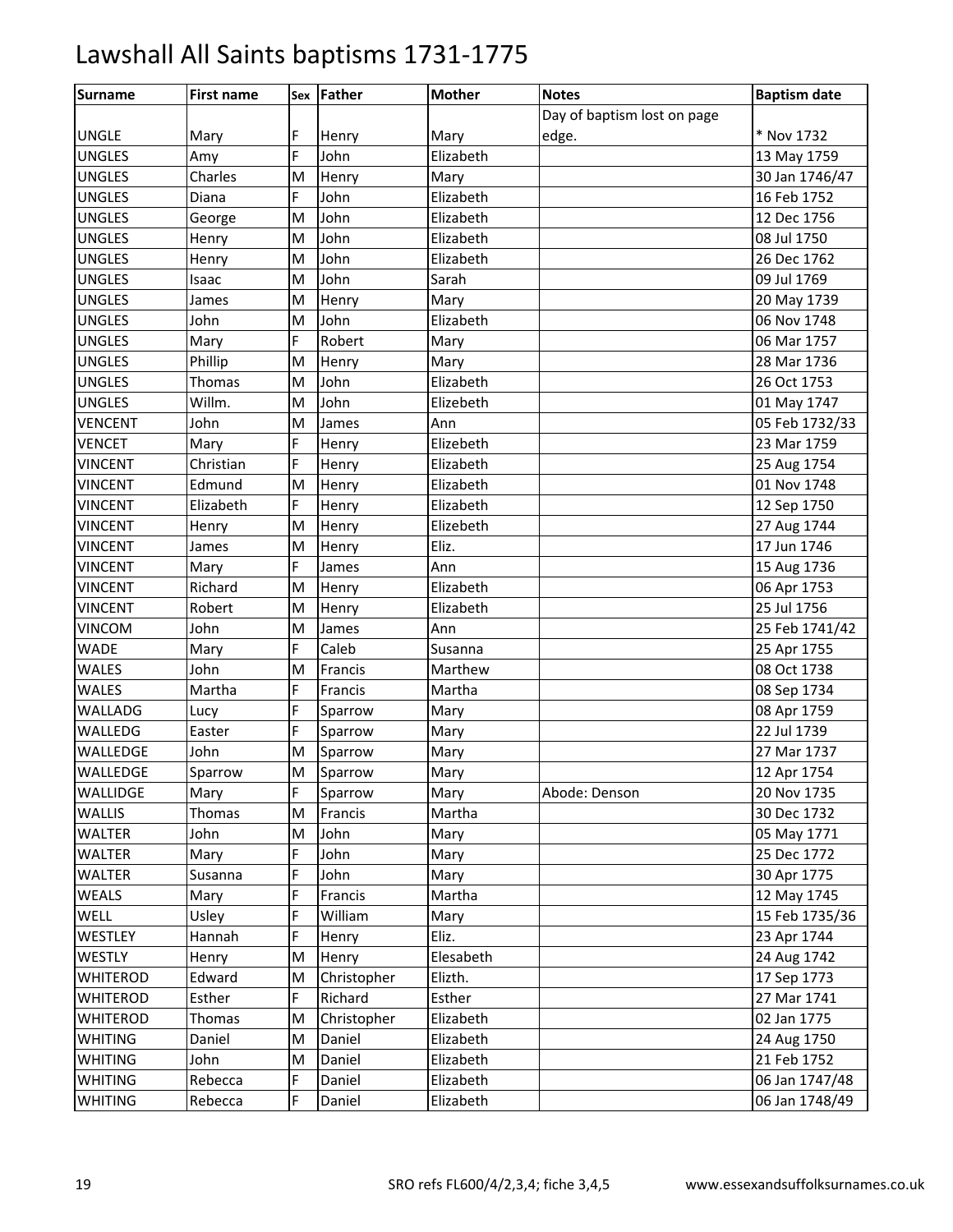| <b>Surname</b>   | <b>First name</b> | Sex | Father      | <b>Mother</b> | <b>Notes</b>                | <b>Baptism date</b> |
|------------------|-------------------|-----|-------------|---------------|-----------------------------|---------------------|
| <b>WHITROD</b>   | Elizabeth         | F.  | Christopher | Elizth.       |                             | 06 Jun 1772         |
| <b>WIFFEN</b>    | Elizbeth          | F   | Philip      | Elizbeth      |                             | 17 Jun 1747         |
| <b>WIFFEN</b>    | Susanna           | F   | Robert      | Susanna       |                             | 09 Dec 1745         |
| WIFFEN           | <b>Thomas</b>     | M   | Thomas      | Ann           |                             | 20 Sep 1749         |
| <b>WIFFIN</b>    | Ann               | F.  | John        | Ann           |                             | 06 Oct 1764         |
| <b>WIFFIN</b>    | Ann               | F.  | Thomas      | Ann           |                             | 24 Aug 1753         |
|                  |                   |     |             |               |                             |                     |
| <b>WIFFIN</b>    | Deborah           | F   | Philip      | Rebecca       | Deborah & Rebecca, twins of | 02 Jan 1752         |
| <b>WIFFIN</b>    | Elizabeth         | F   | John        | Ann           |                             | 23 Dec 1773         |
| <b>WIFFIN</b>    | Elizabeth         | F.  | Robt.       | Elizabeth     |                             | 17 Jun 1770         |
| <b>WIFFIN</b>    | John              | M   | Philip      | Elizabeth     |                             | 01 Jun 1744         |
| <b>WIFFIN</b>    | John              | M   | Robert      | Susanna       |                             | 10 Nov 1753         |
| <b>WIFFIN</b>    | John              | M   | Robert      | Susanna       |                             | 03 Mar 1756         |
| WIFFIN           | John              | M   | Thomas      | Ann           |                             | 29 Jun 1759         |
| <b>WIFFIN</b>    | Mary              | F.  | Robert      | Elizabeth     |                             | 02 Oct 1774         |
| <b>WIFFIN</b>    | Philip            | M   | John        | Ann           |                             | 05 Aug 1768         |
| <b>WIFFIN</b>    | Philip            | M   | Philip      | Elizabeth     |                             | 17 Jan 1739/40      |
| <b>WIFFIN</b>    | Philip            | M   | Robert      | Susanna       |                             | 01 May 1757         |
|                  |                   |     |             |               |                             |                     |
| WIFFIN           | Rebecca           | F   | Philip      | Rebecca       | Deborah & Rebecca, twins of | 02 Jan 1752         |
| <b>WIFFIN</b>    | Richard           | M   | Thomas      | Ann           |                             | 18 Jul 1756         |
| <b>WIFFIN</b>    | Susan             | F.  | William     | Susan         |                             | 19 Aug 1774         |
| <b>WIFFIN</b>    | William           | M   | Philip      | Elizabeth     |                             | 28 Feb 1741/42      |
| <b>WIFFIN</b>    | William           | M   | Thomas      | Ann           |                             | 22 Jul 1751         |
| <b>WIFFIN</b>    | William           | M   | William     | Susan         |                             | 27 May 1773         |
| <b>WILLIS</b>    | Elizabeth         | F   | Robert      | Elizabeth     |                             | 12 Dec 1733         |
| <b>WILLIS</b>    | Faith             | F   | Robert      | Elizabeth     |                             | 12 Jul 1741         |
| <b>WILLIS</b>    | John              | M   | Robert      | Elizabeth     |                             | 13 Aug 1738         |
| WILLIS           | Mary              | F   | Robert      | Eliz.         |                             | 05 Aug 1744         |
| WILLISE          | Elizabeth         | F.  | Robert      | Mary          |                             | 20 Sep 1735         |
| <b>WISON</b>     | Daniel            | M   | Jeremiah    | Elizabeth     | Day of month unclear        | * May 1746          |
| <b>WOODARD</b>   | Thomas            | M   | Thomas      | Sarah         |                             | 25 Jul 1753         |
| <b>WOODWARD</b>  | Sarah             | F   | Thomas      | Sarah         |                             | 18 Nov 1750         |
| WORLEDG          | Peter             | M   | Sparrow     | Mary          |                             | 16 May 1743         |
| <b>WORLEDGE</b>  | Christopher       | M   | Sparrow     | Mary          |                             | 07 Jun 1761         |
| WORLEDGE         | Drusilla          | F   | Sparrow     | Mary          |                             | 11 Sep 1744         |
| <b>WORLEDGE</b>  | Elizabeth         | F   | John        | Eliz.         |                             | 22 Jul 1770         |
| WORLEDGE         | Elizabeth         | F   | John        | Elizabeth     |                             | 09 Nov 1767         |
| WORLEDGE         | Hannah            | F.  | Sparrow     | Mary          |                             | 27 Dec 1751         |
| <b>WORLEDGE</b>  | John              | M   | John        | Elizabeth     |                             | 10 Mar 1773         |
| <b>WORLEDGE</b>  | Mary              | F   | John        | Elizabeth     |                             | 26 Feb 1775         |
| <b>WORLEDGE</b>  | Nathan            | M   | Sparrow     | Mary          |                             | 22 Feb 1756         |
| <b>WORLLEDGE</b> | Peter             | M   | Sparrow     | Mary          |                             | 11 Dec 1747         |
| <b>WRIGHT</b>    | Barbara           | F.  | Francis     | Barbara       |                             | 05 Sep 1756         |
| WRIGHT           | Francis           | M   | Francis     | Barbara       |                             | 01 Mar 1754         |
| <b>WRIGHT</b>    | Francis           | M   | John        | Mary          |                             | 13 May 1764         |
| <b>WRIGHT</b>    | John              | M   | John        | Elizabeth     |                             | 08 Feb 1748/49      |
| <b>WRIGHT</b>    | John              | Μ   | John        | Mary          |                             | 08 Aug 1762         |
| WRIGHT           | Mary              | F   | John        | Elizabeth     |                             | 01 May 1751         |